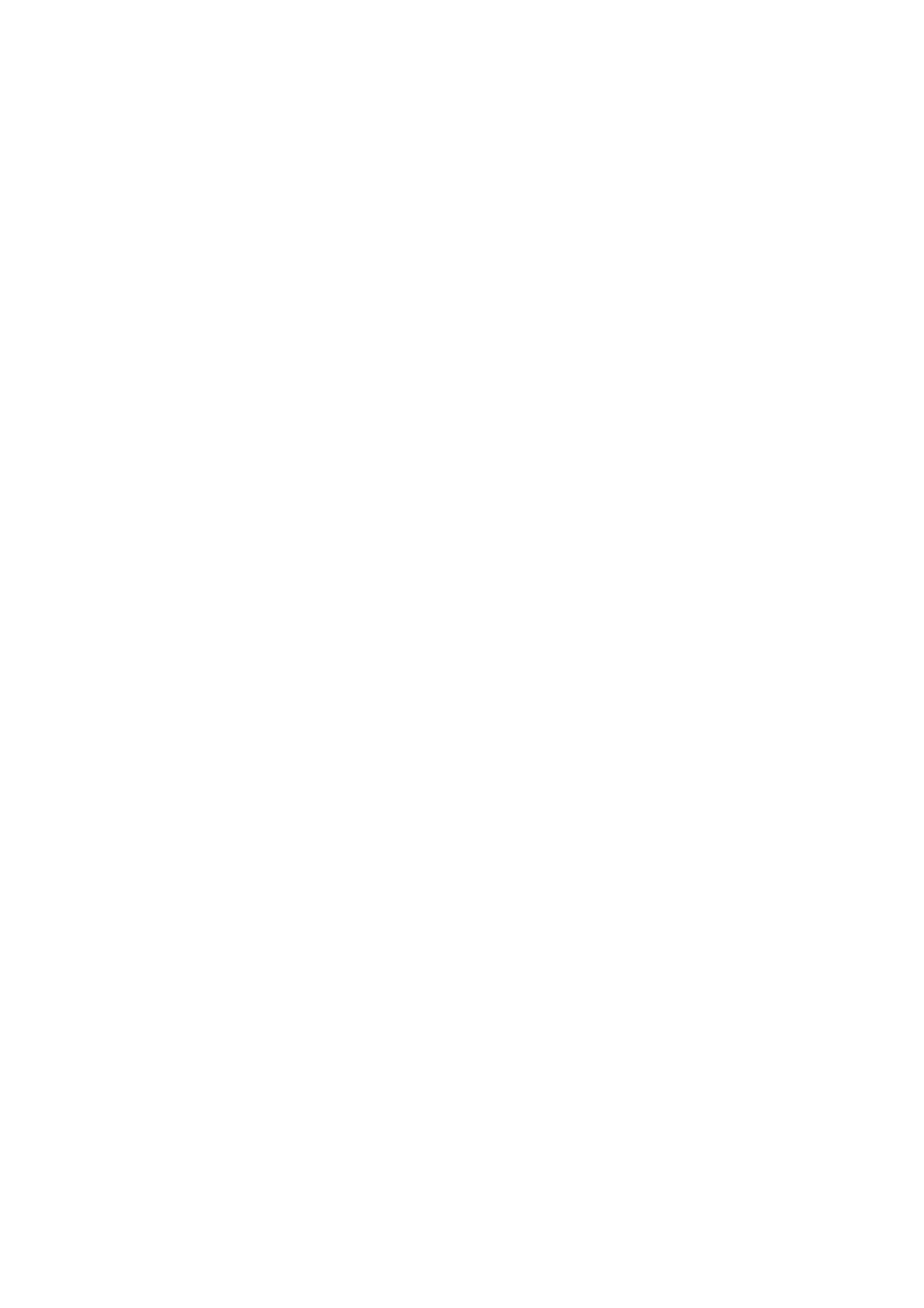

| Table of contents                                                                                                                     | page                                                 |
|---------------------------------------------------------------------------------------------------------------------------------------|------------------------------------------------------|
|                                                                                                                                       |                                                      |
| 1. Introduction                                                                                                                       | $\overline{2}$                                       |
| 2. Package Contents                                                                                                                   | $\overline{2}$                                       |
| 3. Powering                                                                                                                           | $\overline{2}$                                       |
| 4. Unit Description                                                                                                                   | $\mathsf 3$                                          |
| 5. Connectors                                                                                                                         | 4                                                    |
| 6. Physical Specifications                                                                                                            | $\overline{4}$                                       |
| 7. Accessories and Spares                                                                                                             | 5                                                    |
| 8. Menu Description<br>Main Menu<br>Mode Menu<br>FPS Menu<br><b>TC Menu</b><br>Sync Menu<br>Slate Menu<br><b>ACN Menu</b><br>SYS Menu | 6<br>$\,8\,$<br>8<br>9<br>11<br>13<br>14<br>15<br>16 |
| 9. LED Blink Codes                                                                                                                    | 18                                                   |
| 10.<br><b>ACN</b>                                                                                                                     | 20                                                   |
| 11.<br>Firmware Update                                                                                                                | 22                                                   |
| <b>Application Notes</b><br>12.                                                                                                       | 23                                                   |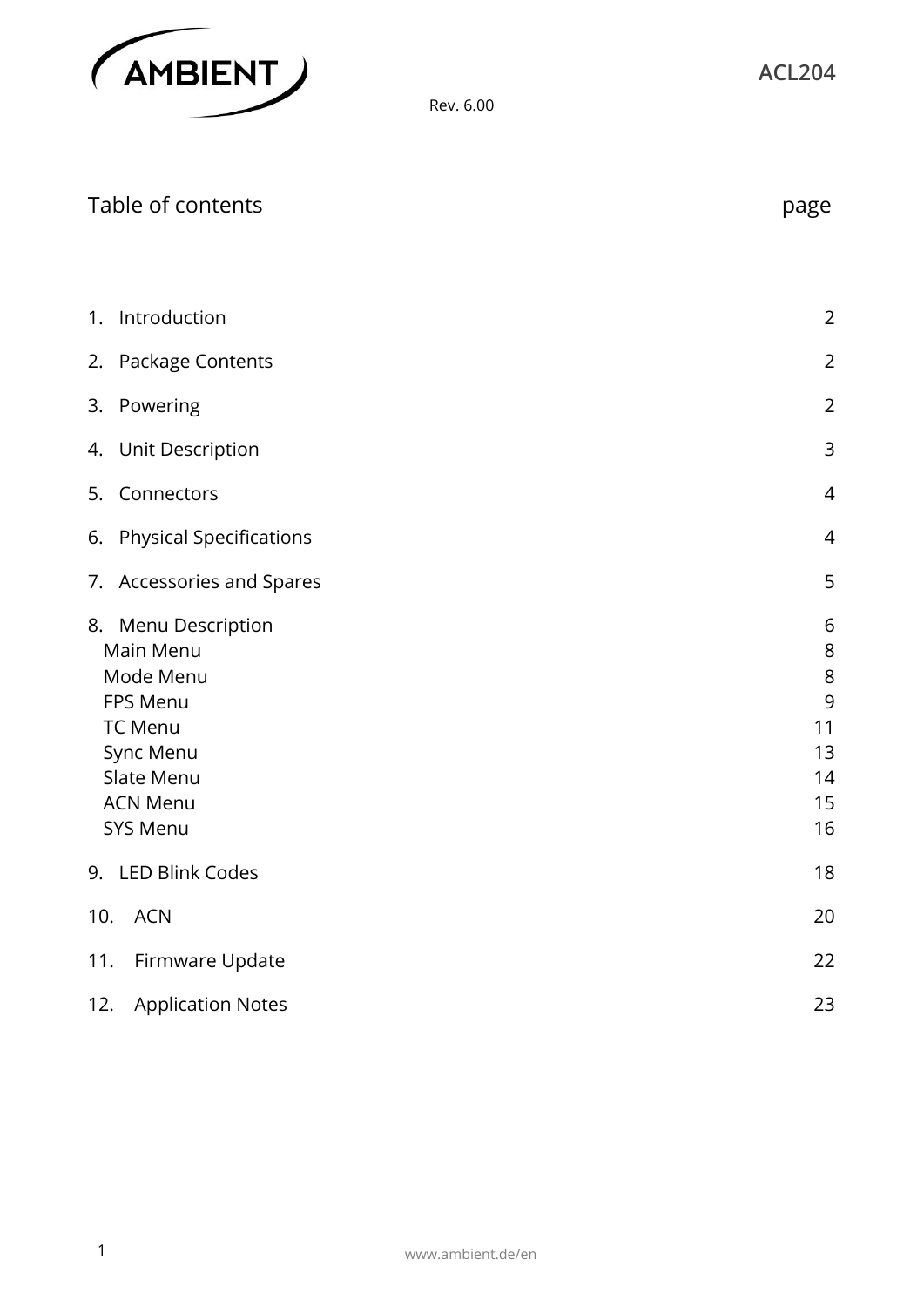# **1. Introduction**

The Ambient ACL204 Lockit is a highly accurate, portable synchronizer with dual SMPTE TC in and out, SD and HD video genlock, Wordclock and Black Audio from 32 to 192 KHz and PPF sync signals. It also can be used as a SMPTE MTC convertor or radio link and features the ACN for wireless synchronization and data connection to supported devices.

# **2. Package Contents**

- ACL204 synchronizer
- ACN Antenna, SMA type
- ACL-T204, protective leather pouch
- LTC-OUT cable, Lemo JGG.305 to BNC right angle connector
- BNC cable, BNC to BNC right angle connector
- Manual

# **3. Powering**

The ACL204 can be powered via:

- 2 Mignon (AA) cells with 1.2V to 1.5V nominal voltage.
- 6 to 18 Volts DC via pin 4 of "A: TC/Tune" Lemo socket.
- 5 Volts DC via USB (under the slider near to power and configuration switch).

Telemetry profiles are available for Alkaline and Lithium primary cells and NiMH rechargeables. Select the correct battery type in Sys/Config menu for reliable low voltage warning LED blink and status indicated in the upper right corner of the OLED.

> *Important: Batteries loaded under spring pressure! To avoid risk of injury through batteries being rapidly ejected keep contact hinge firmly pressed when opening slider and softly release. Obey correct polarity as shown on label. Push down battery hinge and close slider.*

Applying external voltage from either Lemo or USB will bypass the power switch and turn on the unit with "EXT" overriding the battery status symbol on the OLED screen. You may also keep the batteries in the unit to seamlessly switch over and keep the generator running on power loss. External power has always priority over battery, so unit will automatically switch over to external and no battery will be drained. However, there is no charging function for rechargeable batteries when powered from external.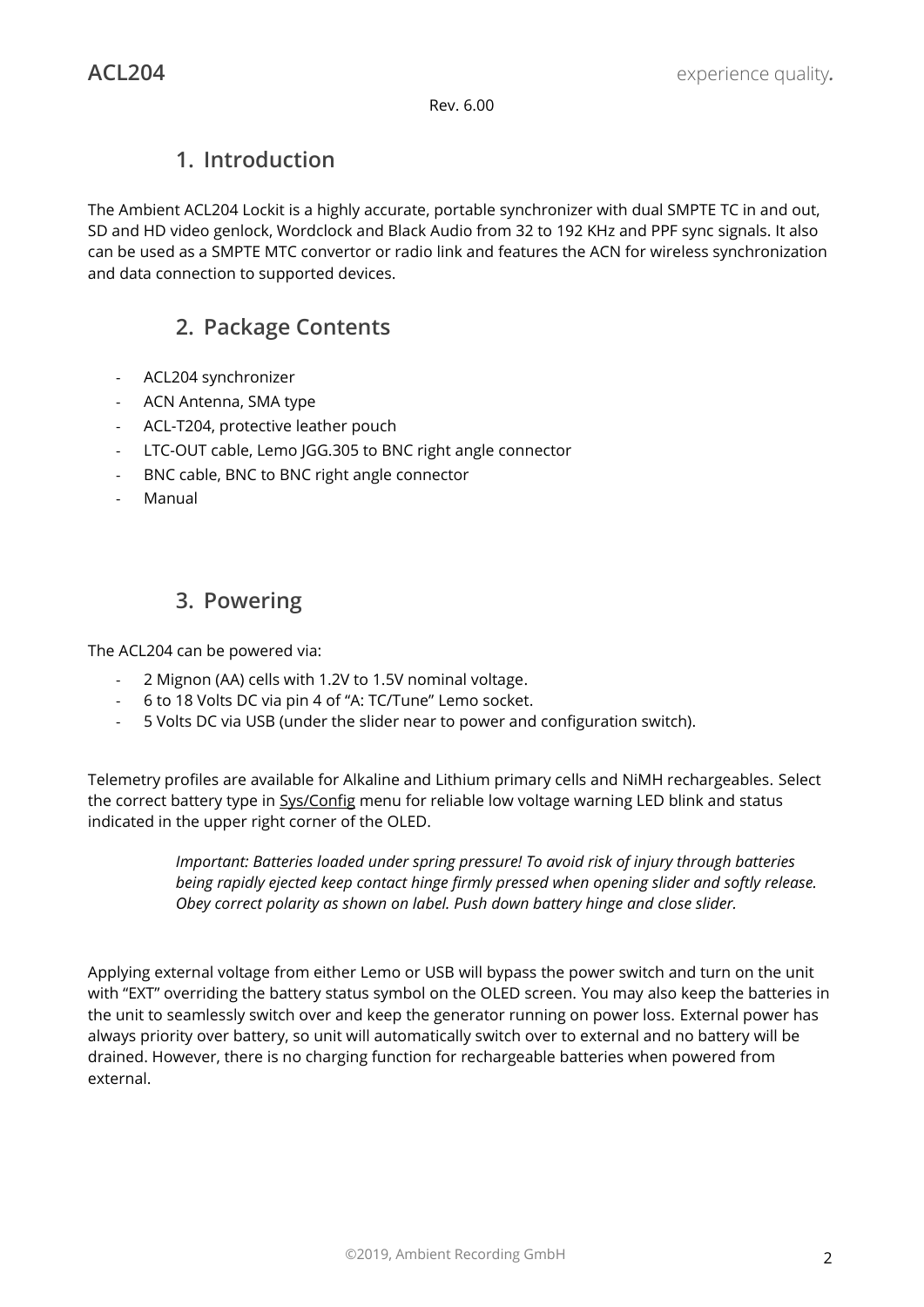

# **4. Unit Description**



- Battery compartment slider (push left/right for access either to switches or batteries)
- Mini USB socket, type B
- $\textcircled{3}$  Configuration switch ( $\downarrow$  push in,  $\leftrightarrow$  for toggle left/right)
- Power switch
- IR transceiver, special use
- OLED display
- Signal LEDs
- ACN antenna (always leave supplied antenna attached)
- Sync output, BNC
- TC/ACN port: timecode I/O and metadata. "Blue" socket, connect blue coded cables here.
- TC/Tune port: timecode I/O, ext. DC in, and tune. "Red" socket, connect cables with ext. power supply here.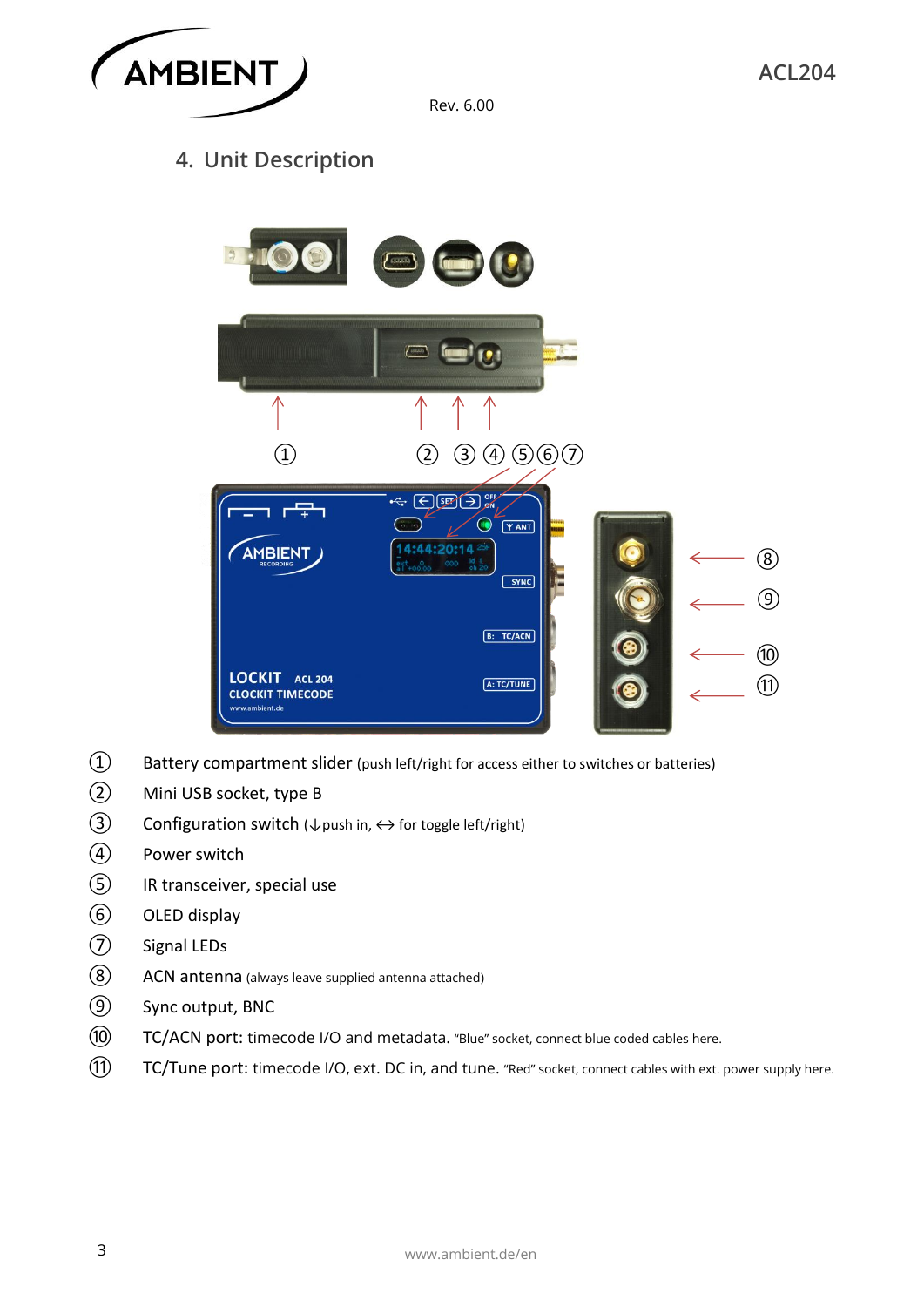# **5. Connectors**

Lemo connectors: series 0B 5-pin (matching connector FGG/JGG.0B.305.CLADxx)

| "A: TC/Tune" | "Red" socket, connect cables with ext. power supply only here                                        |
|--------------|------------------------------------------------------------------------------------------------------|
|              | pin 1: GND<br>pin 2: LTC IN<br>pin 3: PPF / ASCII<br>pin 4: DC-IN 6 to 18 Volts / Reference out      |
|              | pin 5: LTC OUT                                                                                       |
| "B: TC/ACN"  | "Blue" socket, connect blue coded cables here.                                                       |
|              | Timecode and metadata port.<br>pin 1: GND                                                            |
|              | pin 2: LTC IN<br>pin 3: ACN / RS232 TX                                                               |
|              | pin 4: ACN / RS232 RX<br>pin 5: LTC OUT / 3.3 Volts DC OUT                                           |
| "SYNC":      | BNC coax 75 Ohms / 37.5 Ohms selectable, Sync out genlock, word clock<br>or AES black audio sync out |
| "ANT":       | SMA-F (only replace with genuine manufacturer equipment parts ANT-2.4-SMA-M 90)                      |
| "USB":       | Mini type "B OTG", firmware update or MIDI timecode, depending on<br>mode/configuration              |

# **6. Physical Specifications**

| Dimensions: | $(L / W / H)$ : 91 x 64.5 x 33 mm                            |
|-------------|--------------------------------------------------------------|
|             | (overall length with WiFi and SMA antenna detached: 102.5mm) |
| Weight:     | 275g                                                         |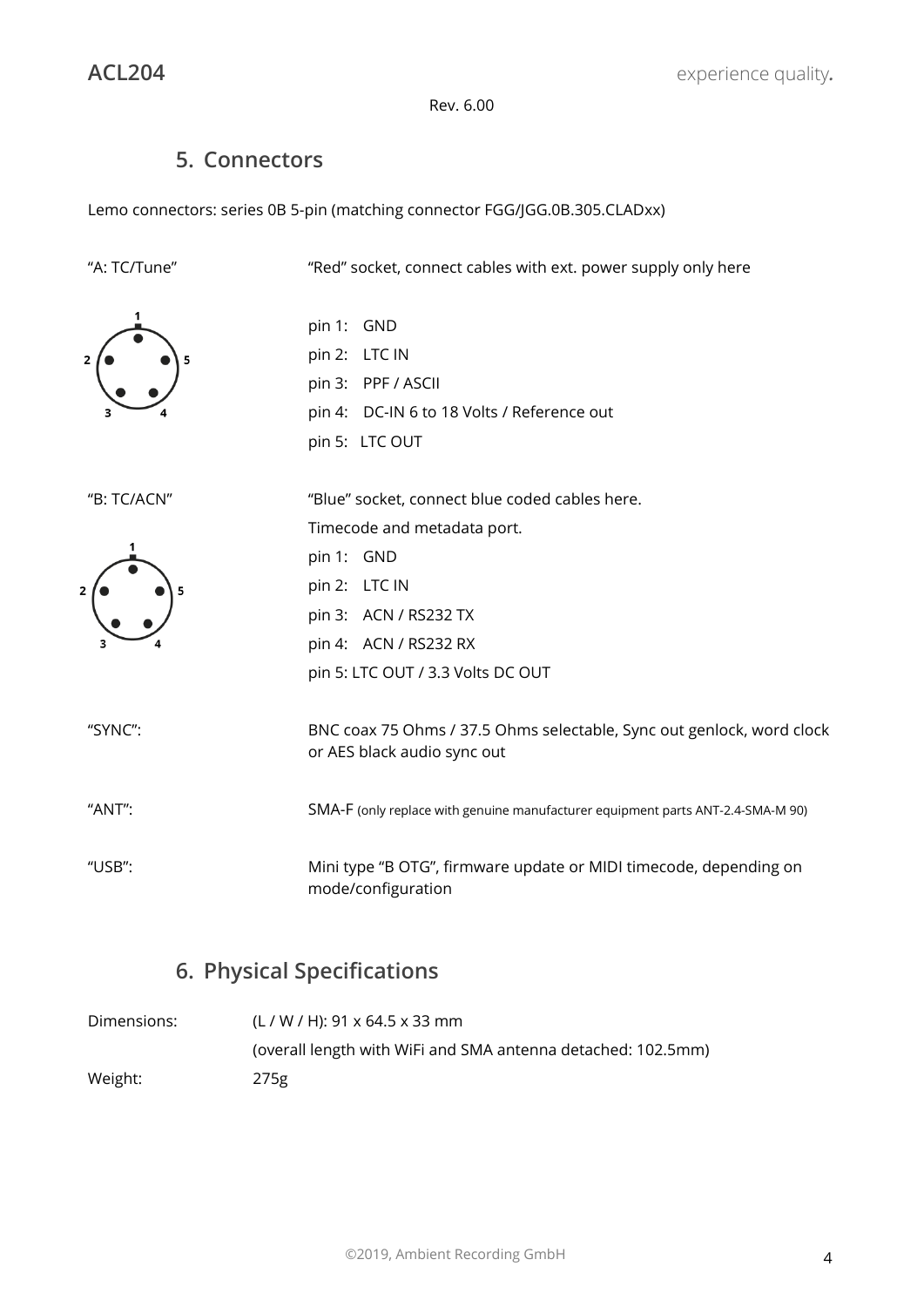

# **7. Accessories and Spares**

#### ACM-204

Ambient Lockit Mount is a quick release mount with a fixable 3/8" male thread.

#### ACM-TL

Quick release mount with a fixable 3/8" male thread for older Lockits and/or other Ambient Lockit units.

#### ACM-FS

Adapter 3/8" to cold shoe



Pouch for Ambient Lockits, old designs (ACL202 & ACL203). Pleather with polythene foil window



**ACL204**





ANT-2.4-SMA-M Antenna straight

ANT-2.4-SMA-M90 Antenna right angle



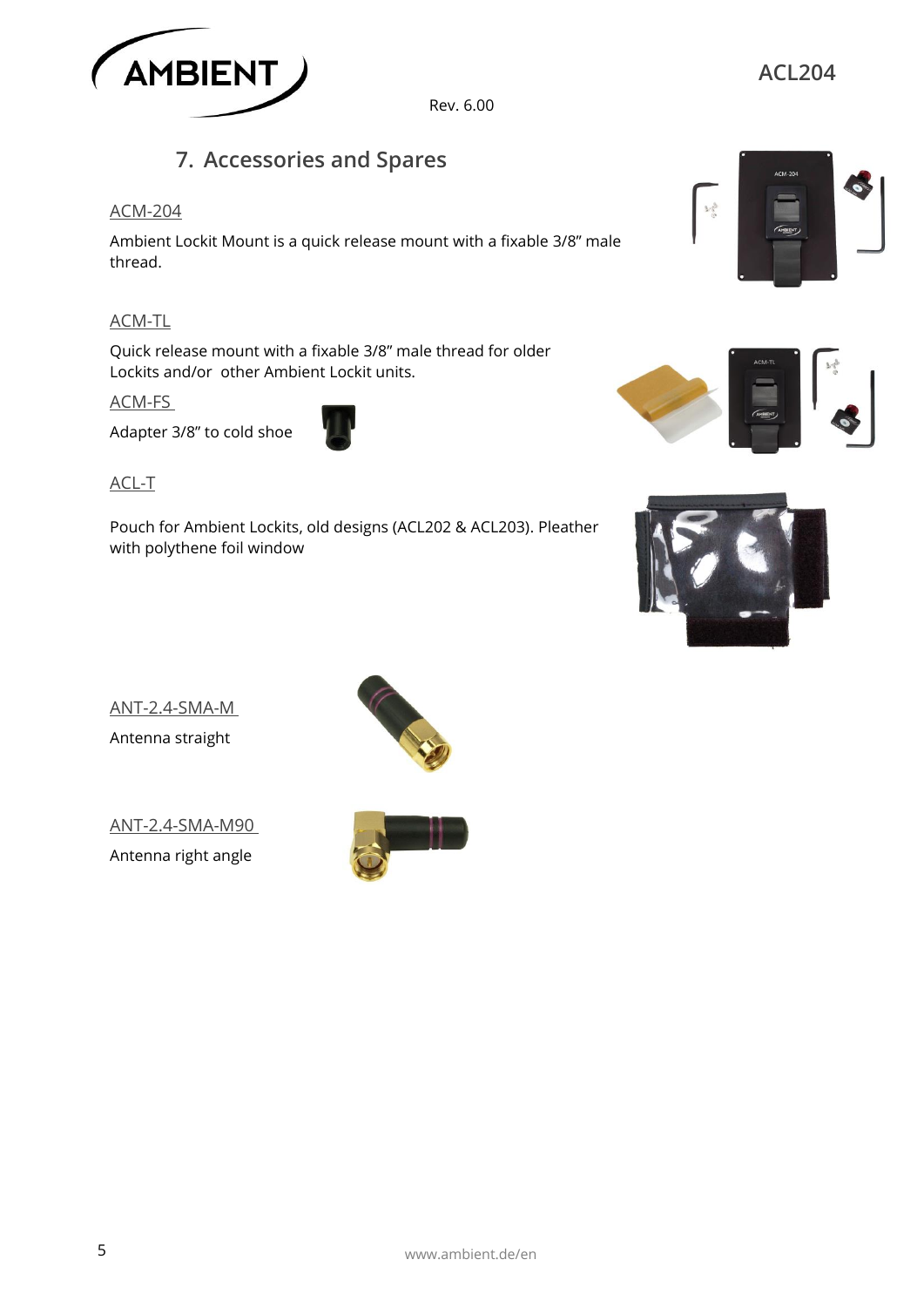# **8. Menu Description**

The graphical interface of the Lockit Menu combines ease of use with maximum flexibility for experienced users and mostly consistent through all devices. Consecutive, interactive menus ease fail safe configuration, guiding the user step by step through initial configuration.

Each menu pane with submenus features a *"Home"* symbol which will be preselected, allowing the user to quickly move up one level when pressing the wheel erratically or just checking the settings.

Adjustments are available in 2 complexity levels which can be set from the System setting *Menu*.

*"Standard"* is reduced to settings that have proven practical for the vast majority of productions. We highly recommend leaving it sitting here unless you run in apparent limitations to your required configuration.

*"Extended"* discloses additional, complex configuration options to suffice even the most avid TC and Sync Supervisor.

Depending on the devices capability this includes PAL, NTSC SD, and 720P sync formats, sync output for *3D* rigs, PPF, and applying an offset to the TC output for compensation of frame processing delay. Clearly, these are options not required for most applications and there will be hardly reason to unleash this level.

> *Note: Settings are persistent through a level change which allows you to start off with guided default depth and tweak in "Extended" if required.*

*"Lock"* select this after applying desired settings will prevent from accidentally making changes to the preconfiguration. To unlock, keep the wheel held left for 3 seconds until the notification that the menu has been unlocked again.

> *Note: Due to the power logic on ACN-TL, ACN-LS, and ACN-ML, this message will also pop up when shutting down these units with the required long press to the configuration wheel. It is however not necessary to unlock the menu to power down. Just keep the button pressed for 3 seconds and the unit will shut down as desired.*

Description below will use these conventions:

Underlined: marks a (sub) menu, pressing the navigation wheel will open the next lower level, which may contain submenus or parameters.

*"Quoted Italic"*: marks a parameter setting. This is the lowest level of a menu. Depending on the available options these will be listed visible or can be scrolled (separated by "/" in the explanation below). Active values will be highlighted. To change use the navigation wheel to select and press to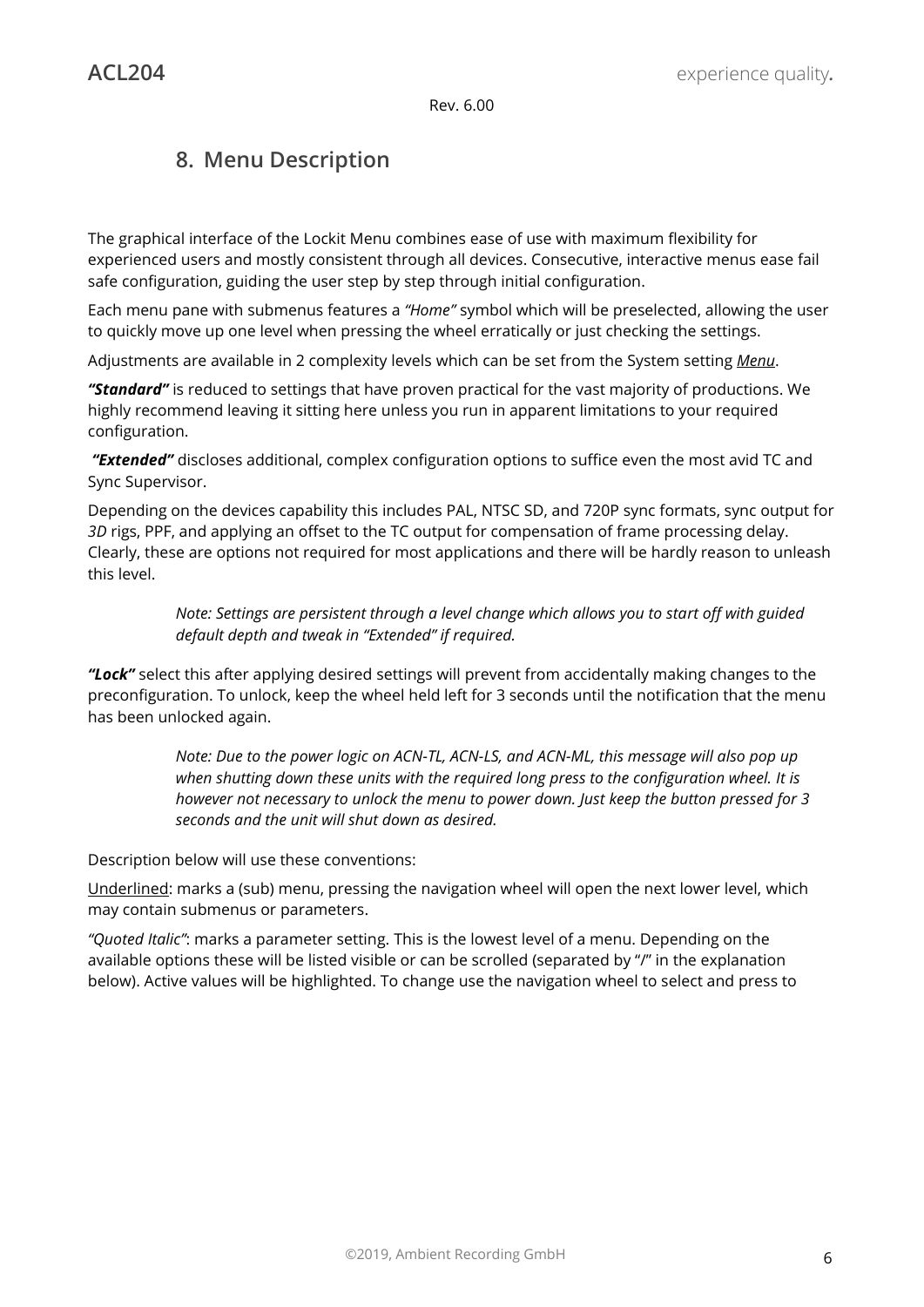

apply, to keep current settings just press. Both will automatically jump up one menu level with *"Home"* selected. So, intentionally or accidentally, you will always quickly find your way back home.

Default settings are marked **Bold** in the menu bar. These values are restored after performing a Sys/Reset.

(E): Only available when *"Extended"* is selected in Sys/Menu.

Some menus, parameters, or settings will also be exclusive to different devices and marked accordingly

L: Lockit ACL204, TL: TinyLockit ACN-TL, LS: LockitSlate ACN-LS, ML: MasterLockit(*Plus*) ACN-ML(P)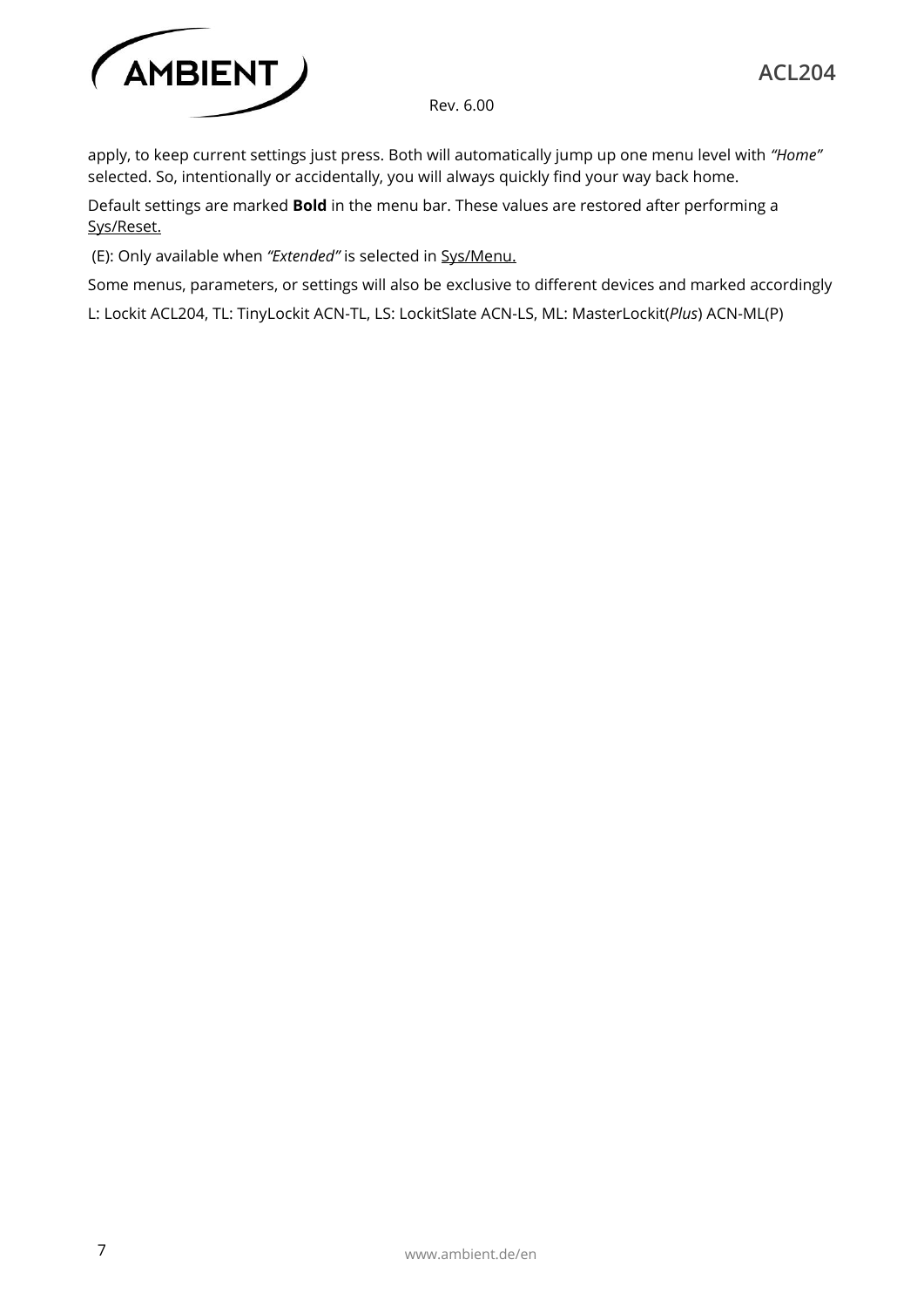#### Main Menu

| , TL(E)) / Slate (LS) $ $ ACN $ $<br>r no<br>Sync II<br>$\sqrt{ }$ |  |  |  |  |  |  |  |
|--------------------------------------------------------------------|--|--|--|--|--|--|--|
|--------------------------------------------------------------------|--|--|--|--|--|--|--|

Sync menu only available on Lockit and TinyLockit (*"Extended"*), Slate Menu only on LockitSlate

To open the Main Menu press the 3-directional configuration wheel in home screen, navigate by toggling left/right. Menus are rotational, so you can go from the first to the last setting by moving left. Pressing the highlighted selection will open its submenu, pressing the arrow up/house symbol will take you back again. When there is no further submenu the current active setting will be highlighted. If you do not want to apply changes just press on the highlighted selection and you will fall back to main menu without alterations.

## Mode Menu

↑ **C-Jam** TRX Reader (LS)

Selecting the operation Mode will allow for one step configuration when initializing your Lockits for a new project. Just pick your application and all necessary adjustments will be performed automatically under the hood. Together with the "Full" Jam mode and auto frame rate setting there is hardly anything left to do but choose your sync option on ACL204 if applicable and Jam sync your units via cable or ACN after having put one unit into C-Jam Master mode. Each mode has a dedicated LED blink code of the two colored LEDs above the OLED display, which will also show selected mode and active transmission direction.

*"C-Jam"***:** This default setting combines the "classic" Lockit mode with ACN functions. Jammed once via cable or ACN the unit will run as autonomous TC generator with standalone accuracy of .1ppm.

With a C-Jam Master in the network the devices will automatically adopt their pace to a "Master" unit for unprecedented zero drift accuracy and divergence down to 10uS.

#### Jamming over ACN:

On powering up, Lockit devices will generally start up in idling slave mode with a red flashing LED and output muted. You can jam the units now via cable, a single ACN Jam or a continuous master broadcast. This can be triggered from the ACN menu of any unit. While a single "Jam" will absolutely suffice for frame accurate sync over 30hrs and beyond, assigning one deliberate unit as *"Master"* you'll never have to worry about TC for the rest of the day as long as this Master keeps running. The other units will automatically jam their generators and follow as "Slaves" indicated by "S" and an according blink code. The intelligent C-Jam algorithm will automatically improve the accuracy and establish zero latency, zero drift lock between units within the ACN.

*"Slaves"* will also automatically re-jam after powering on or a battery swap. As ACN broadcasts only happen every 6 seconds, it may take this long for a freshly booted *"Slave"* to pull in. If "Slaves" lose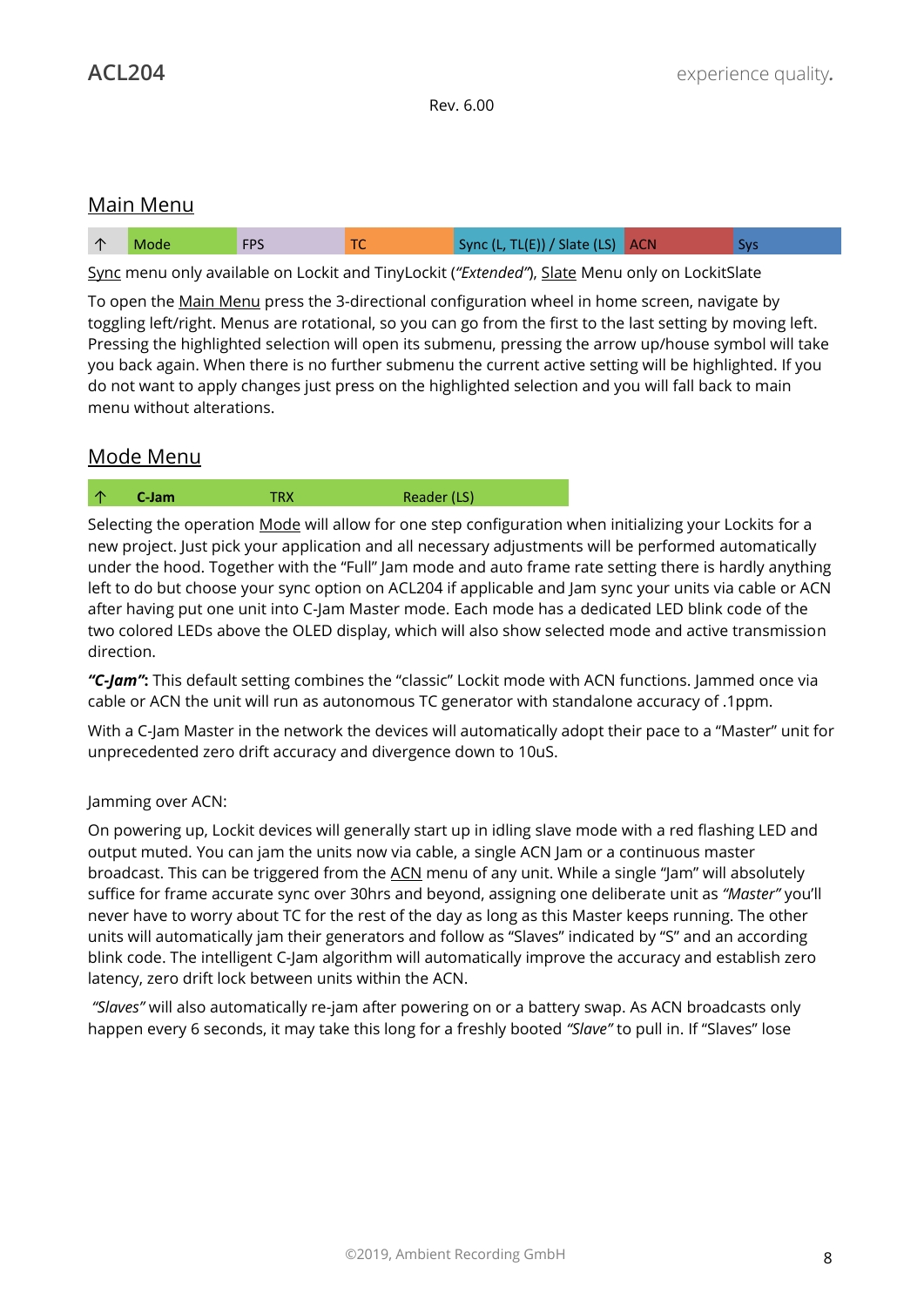

connection to a previously present "Master" they will keep their loyalty for 30 seconds and then switch over to "(S)" which means you can assign another unit as "Master".

For more detailed information please refer to the dedicated ACN background chapter.

*Note: the system only allows one unit set to "Master". If two sets bump into each other, timecode consistency will be preserved by the units keeping "faith" to their last known Master.*

*"TRX"* transforms the unit into an ACN based TC radio link with a twist. Without TC source the units will idle slowly blinking red and wait for either physical TC injection or signal via ACN. On detection of an external SMPTE LTC or MIDI TC source the device will automatically transform into transmitter (indicated by "TX" on OLED and according blink code) and send TC status and frame rate to other units (now marked "RX") which will again automatically follow. Source detection is fully automated, including bidirectional MTC/LTC conversion: No TC output with no TC connected or stopped, "standing" TC (repeating frame at frame rate) with standing TC on TX input and running TC with TC source running. This combines the transparent action of a "classic" timecode radio link with the drop-out proof concept of a freewheeling generator and the intelligent, adjustment-free ACN algorithm.

In this mode the devices also serve as a bidirectional LTC to MIDI TC convertor. TC will be displayed on LED display of Lockit Slate. Useful in studio environments to sync TC between external equipment and digital audio workstation where ACN is a not required feature.

> *Note: with no "Master" or "TX" there is no RF activity and no further steps required to comply with situations that do not allow for radio presence. If you still want to disengage the ACN functionality you can do so by selecting "Off" under ACN/RF.*

*"Reader"***:** Only available on LockitSlate, this mode allows to visualize external LTC. No MTC conversion, no output, no ACN, but in return the slate will follow TC playback in low speed, high speed and even reversed which makes it the preferred mode for special effect shots.

#### FPS Menu

#### FPS: 23.98/24/**25**/29.97/29.97 DF/30/47.95/48/50/59.94/59.94 DF/60

Toggle to select the project framerate and press. When changing an existing setting you will be asked to confirm or discard the new selection. As with firmware 6.xx Lockits now support double project rates to be synchronized via ACN and automatically select double frame sync settings with genlock/PPF activated. However, as not part of the SMPTE specification, this will have no effect on timecode frame rate and also cannot be transferred via cable.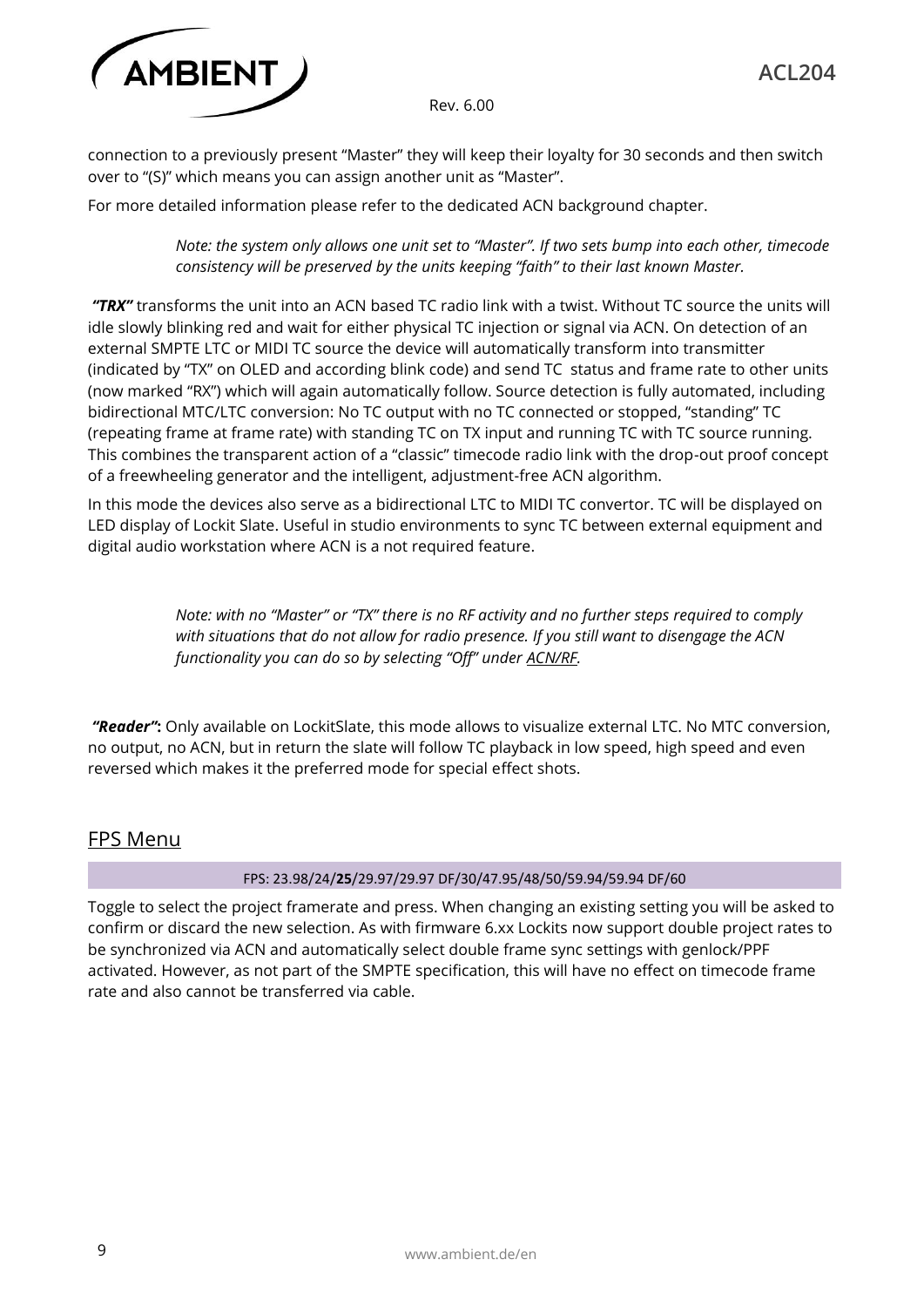*CAUTION! Switching between PAL and NTSC or Non-Drop and Drop rates will restart the generator from zero with the new time base and interrupt the video or audio sync signal. Also genlock output will be changed or even disabled on selecting an incompatible frame rate for SD genlock (only available on ACL 204 in Extended menu). While the ACN or cable jam effectively prevents these critical changes applying these manually while recording may result in a corrupted file. Important: When using Drop frames make sure the whole set does. NEVER run a setup with units mixed on non-drop and drop! 29.97DF will neither sync with 29.97, 30, or any other non-drop rate.*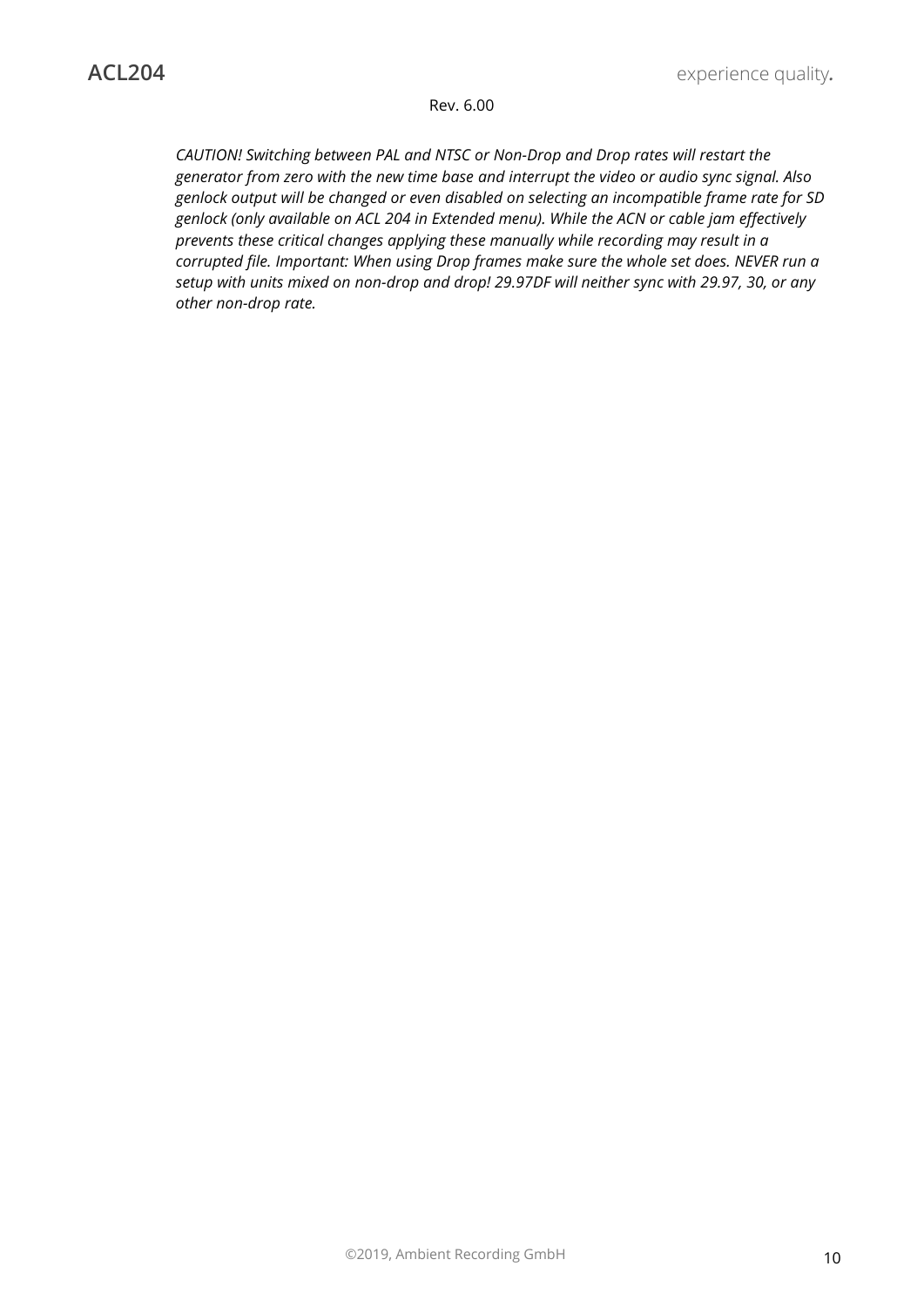

TC Menu



Set

Sets the generator timecode. To edit **hh:mm:ss:ff** successively change the blinking value, press to confirm, and proceed. TC generator will start on from selected value after confirmation, so you can exactly trigger a certain TC start. After confirming the edited timecode you can also start a C-Jam Master if desired.

Rev. 6.00

Jam

| <b>Auto</b> | $\blacksquare$<br>. |
|-------------|---------------------|
|             |                     |

Determines how the generator can be jammed.

*"Auto"***:** Automatic setting, suitable for most applications. With video sync disabled, the unit will initially jam timecode value and frame rate form source. When video sync is activated, frame rate will be locked and only timecode will be jammed from compatible frame rates. This method effectively prevents misadjusting the unit during operation while bringing maximum of ease on initial configuration.

When the generator has been jammed already, applying external timecode will display the aberration of the 2 devices with the option to manually force a full rejam or timecode value only.

*"Man"***:** Basically the same behavior as "Auto" with video sync enabled, the frame rate will be locked and only compatible frame rates are accepted for jam over ACN. Cable jam always requires confirmation to jam only TC, TC and frame rate or quit.

Note: If the mode prohibits a change of frame rate an "X" will be displayed before the frame rate indicating compatible frame rates allowed for jam. On jamming with a coherent FPS the "X" will disappear.

#### **Output**

| $(2)$ $\alpha$<br>$- - -$ |  |
|---------------------------|--|
|                           |  |

This menu configures the TC output signal. In Standard view Output is only available on TinyLockit and will directly access the Level setting.

*Level*

Select TC level: **0**/-3/--6/-9/-12/-15/-18/-21/-24/-27/-30/-33/-36/-42 dB

Only available on TinyLockit

Adjusts TC level on the "TC" socket in -3dB steps from *0* to *-36dB* plus *-42dB*. Useful when recording timecode to audio tracks of DSLRs or non-TC capable recorders with mic sensitivity.

*Note: a reduced level will prevent a successful jam of regular timecode devices.*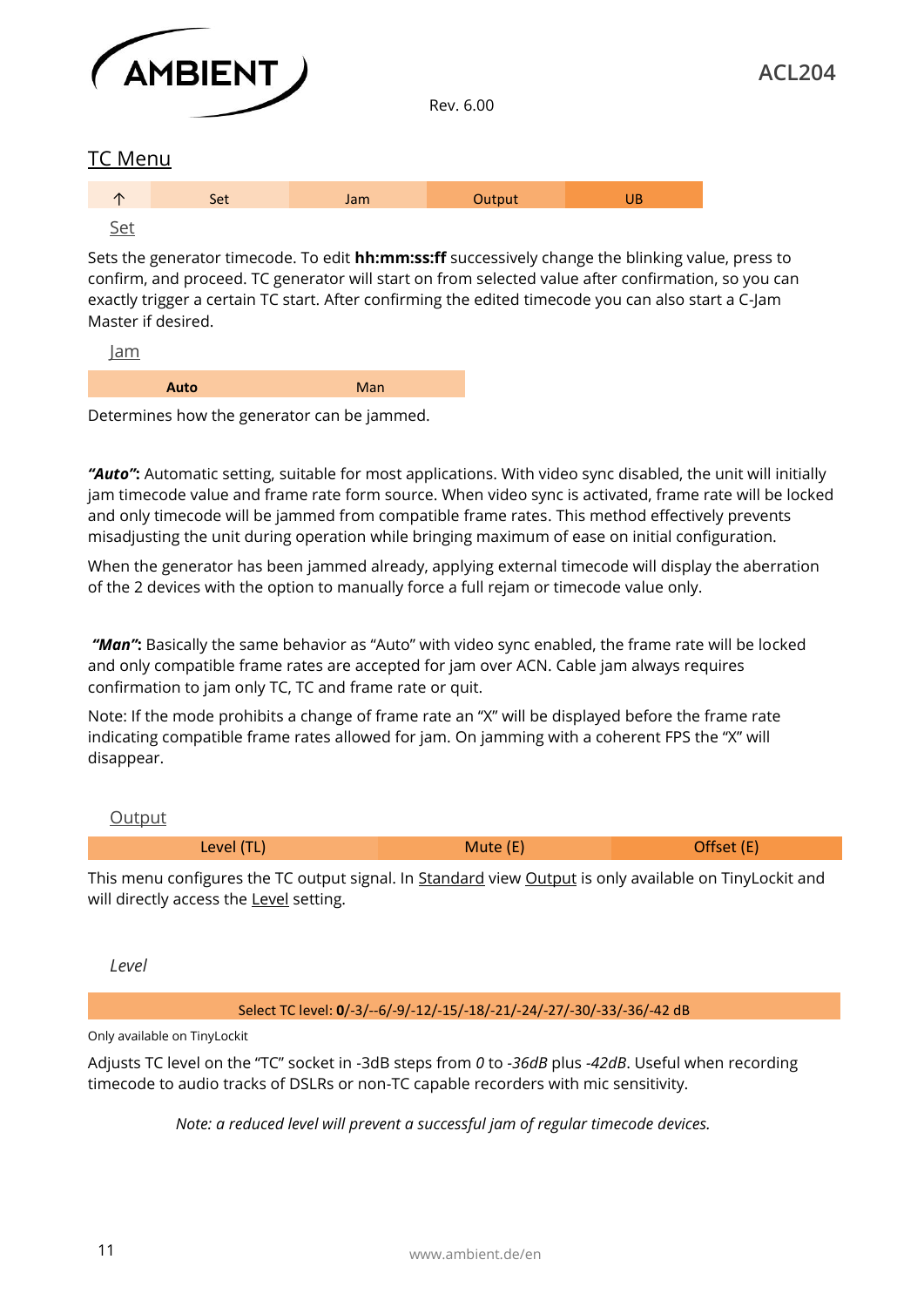*Mute*

#### Mute on Gen Not Set: No/**Yes**

On default the physical output does not supply a signal if the generator has not been set (flashing red every 2 seconds). This is most useful to leave the Lockit connected to your audio recorder with a bidirectional cable and jam it to time of day from the recorder after start up and then seamlessly becoming the timecode source. Also, while one won't necessarily notice a non-synced TC a non-present TC will give you a clear warning on the targets display for immediate indication of an incomplete/incorrect configuration.

> *Note: Inconsistent TC is as good or bad as no TC at all. There is practically no use in having a unit supplying a non-synchronized timecode.*

*Offset*



Toggles userbits to be displayed in main screen below the TC reduced in size.

*Jam*

*"Auto"*: Userbits will be continuously jammed. This will happen on TC Jam but also on change of user bits only without the TC generator being interrupted. This can e.g. be used to increment scene/take on the fly or insert the date from an ACN master.

*Note: Update will occur with up to 6 seconds delay on the next C-Jam broadcast.*

*"Man"***:** Use this mode to apply fixed userbits eg. a unit ID. On selecting you can load the 8 userbit slots with hex-code values 0-F.

> *Note: selecting manual userbits will automatically enable "Show" for display underneath the timecode.*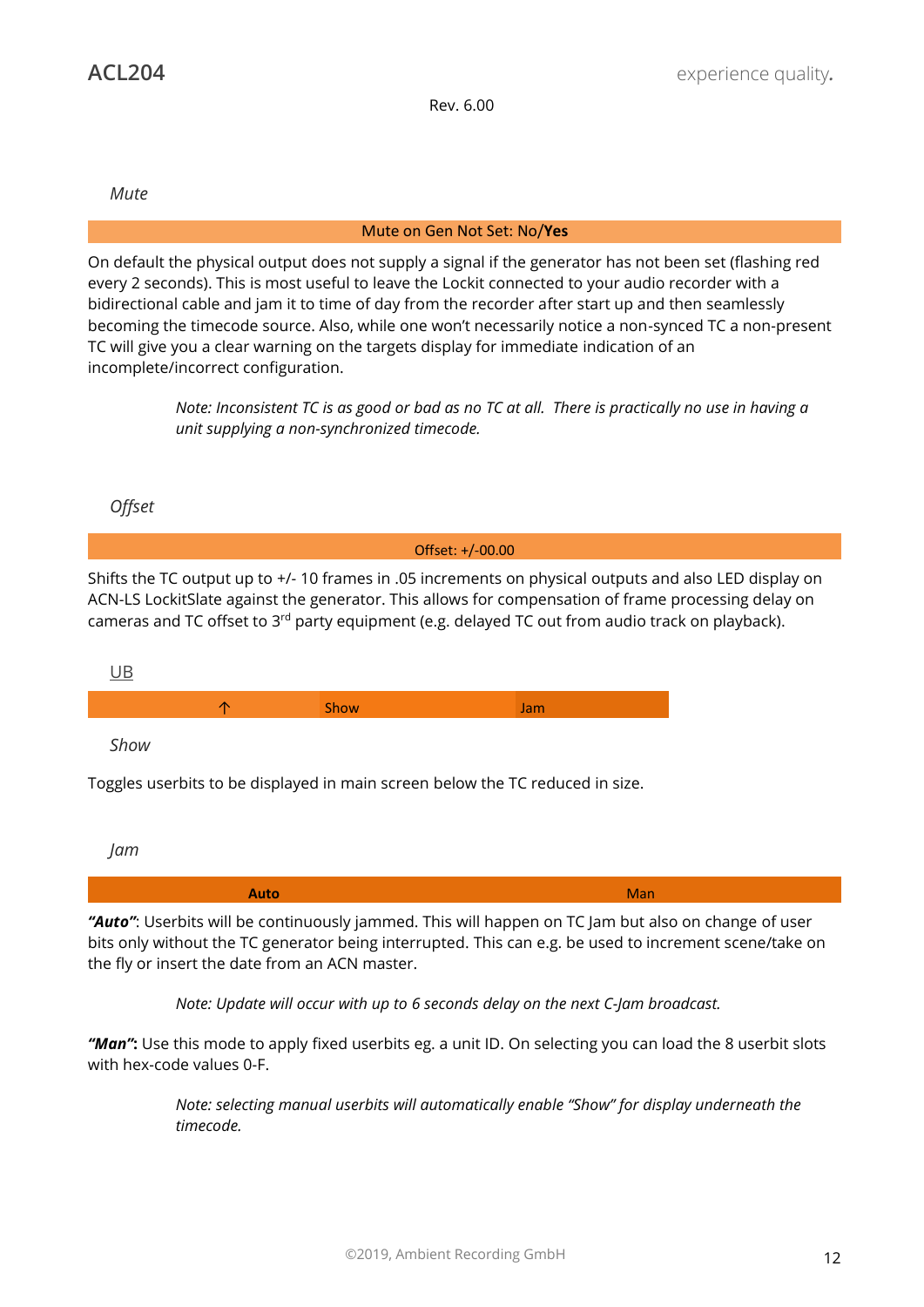

#### Sync Menu

| ∧     | Video (L)                                               | Audio (L) | $PPF$ (TL $(E)$ ) | <b>Off</b> |
|-------|---------------------------------------------------------|-----------|-------------------|------------|
|       | Only available on Lockit and TinyLockit (Extended mode) |           |                   |            |
| Video |                                                         |           |                   |            |
|       | 480i(E)/576i(E)/720P(E)/1080i/Psf/P                     |           | Single/Dual/3D(E) |            |

#### Only available on Lockit

Enables Genlock video sync output on BNC. Standard menu only offers 2 options applicable for current cameras: 1080P or i/PsF with i/PsF being automatically selected depending on FPS. Extended mode also allows for 720p and SD formats 480i (NTSC) or 576i (PAL). Also only in Extended you can match the level/impedance for single or dual camera load (required for 3D rigs).

Selecting either PAL or NTSC will possibly override previous FPS selections , as it automatically applies the only matching frame rates of 50i or 59.94i with the only option to switch between non drop and drop timecode in case of the latter.

*Note: activating Video sync will also enable PPF shutter sync on pin 3 of the "TC" Lemo port.* 

Audio

Only available on Lockit

Activates a 48.000 KHz wordclock signal on the BNC to sync audio recorders.

PPF

Only available on TinyLockit

**P**ulse **P**er **F**rame is a shutter sync at the selected framerate and used to clock some industrial cameras. Available on pin 3 of the "TC" Lemo connector.

Off

If not required, it is recommended to disable sync output to reduce current draw and allow for automatic setting of the frame rate on jam. Also, this must be selected to allow tuning via the now obsolete controller ACC101 or 501.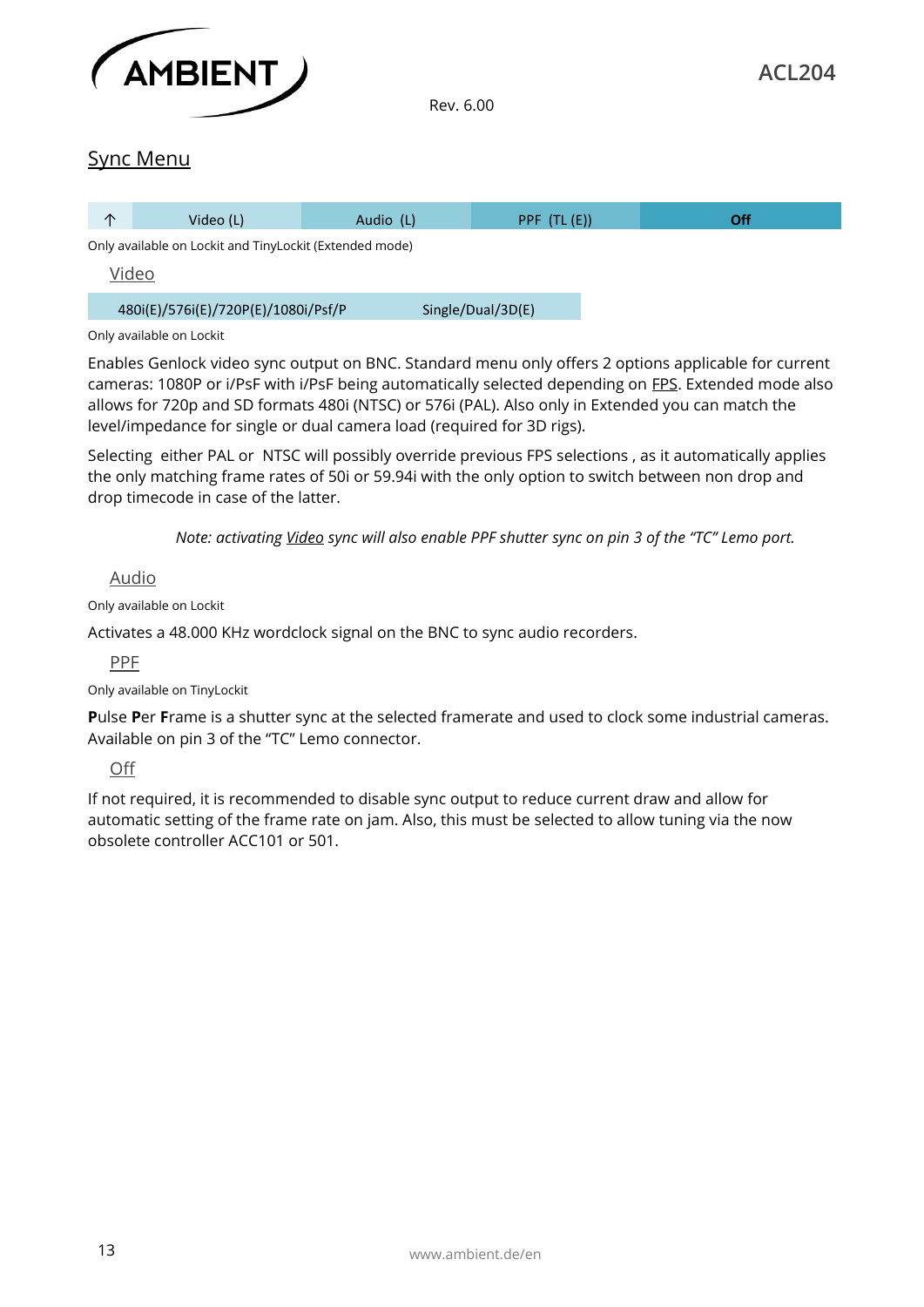### Slate Menu

| ∧              | Display                           | LEDs                              | Sensor                |
|----------------|-----------------------------------|-----------------------------------|-----------------------|
|                | Only available on LockitSlate     |                                   |                       |
| <u>Display</u> |                                   |                                   |                       |
|                | Userbits: $0^*$ 20s $\rightarrow$ | Clapped TC: $010s20s \rightarrow$ | Running TC: 0*20s/inf |

Defines the slate displaying on clap. Successively apply 0 to 20 seconds for *Userbits*, *Clapped TC* and *Running generator TC*. Selecting a time will automatically move on to the next parameter and the selected value will display in the line above, led by the parameter indicator (**"***UB*", *"CT"*, *"TC"*).

LEDs

Flash LED: **Clap**/Clap+Seconds/Off

Configures the flash LEDs on front.

*"Clap"* will light up the 2 bright LEDs only when the slate is operated, allowing for clear identification of the slated frame.

*"Clap+Seconds"* also flashes LEDs on every second transition.

*"Off"* defeats the flash LEDs.

Sensor

 $\uparrow$  Brightness  $\uparrow$  Brightness  $\uparrow$  Tilt Brightness  $\uparrow$ 

#### *Tilt*

Enabling will revert the 7 digit display when the slate is operated upside down for special markers like end slate e.g.

#### *Brightness*

*"Manual"* lets you adjust the display brightness in 9 steps during operation by flicking the 3-function wheel. Looking from the back, flicking left will de- and moving right increase brightness.

*"Low"* enables the environment light sensor with a dim setting useful for late night shoots. Still, when light falls on the slate it will increase brightness for better reading and dim down to not interfere with the shoot.

*"Med"* is automatic dimming with maximum medium brightness.

*"High"* is applicable for outdoor shoots in bright light but still with a concern about battery life.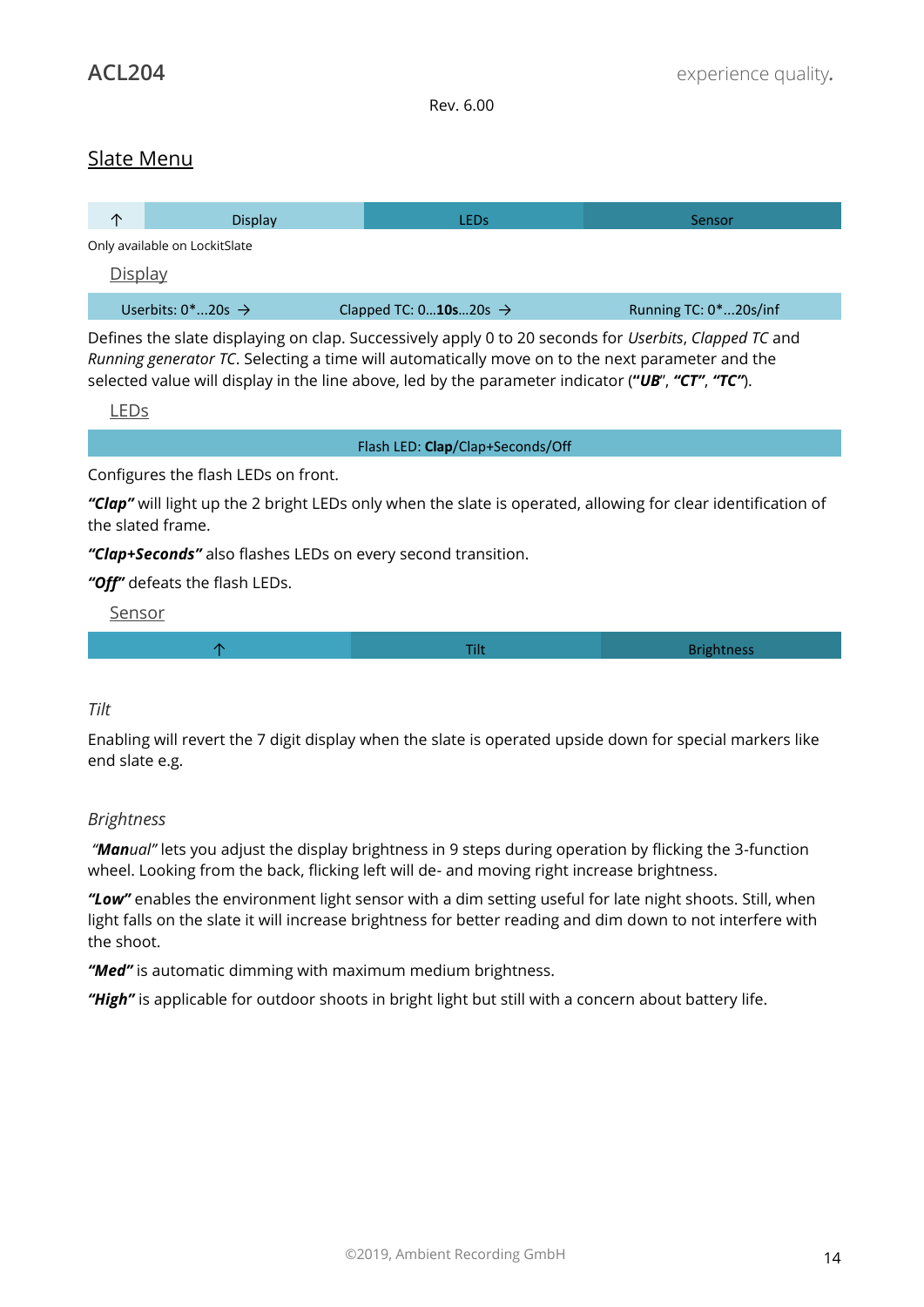

#### ACN Menu

"*Slave"*, "*Jam"*, and "*Master"* options are only available in C-Jam mode and with Ch not set to "Off"

*"Slave"*: is the default operation and on power cycling in C-Jam it will fall back to this. If the unit once had been jammed from a *"Master"* and initiated the dynamic C-Jam tune this will be indicated by "S" on the main screen lower right. If that master is lost but C-Jam tune is still in operation "S" will alter to "(S)". Keep this mode for all units but the dedicated C-Jam master.

*"Jam"* fires off a One-Time-Jam burst, used best when only setting the free running TC generator is required. Quite similar to the classic jam using a cable, you will need to re-jam units after battery change or power cycle. As the unit will fall back to the "Slave" mode after this this is rather an action than a setting.

*"Master"*: The unit will resend timecode pulses every couple of seconds. "*Slaves"* will automatically rejam their generator if not set and dynamically adjust their clock reference to best match the speed of the *"Master"*. Thus, an accuracy window of 10us is achieved, reflecting synchronicity on video line level. After replacing the batteries on either slave it will automatically jam to the set TC.

> *Note: Sending out single or continuous jams requires the generator to be set. If not done so already you will be prompted to either accept the current TC (additionally to edit to preference for Master) before sending out the jam. Also, as just one unit is allowed as Master within ACN, enabling will be blocked with an according message if the unit receives broadcasts from another Master. Master is exclusive to C-Jam mode, switching to TRX or Reader will immediately stop C-Jam broadcasts.*

#### Ch

#### Select ACN channel: Off/11…**18**…26

Select the RF channels 11 through 26 according to IEEE 802.15.4 (see Appendix for details). Although ACN is not generating any RF signal when not triggered by a C-Jam Master or TX, radio can be completely defeated for autonomous generator mode by selecting "Off". This will hide all other ACN parameters until an active channel has been reassigned.

> *Note: in general it should not be necessary to make adjustments. Exceeding the preselected channel 18 is not used by wireless focus remotes using the same protocol, the ACN strictly follows the IEEE 802.15.4 standard which allows for friendly coexistence of multiple systems even on the same carrier. The ACN cannot cause interference with a wireless remote control or other radio.*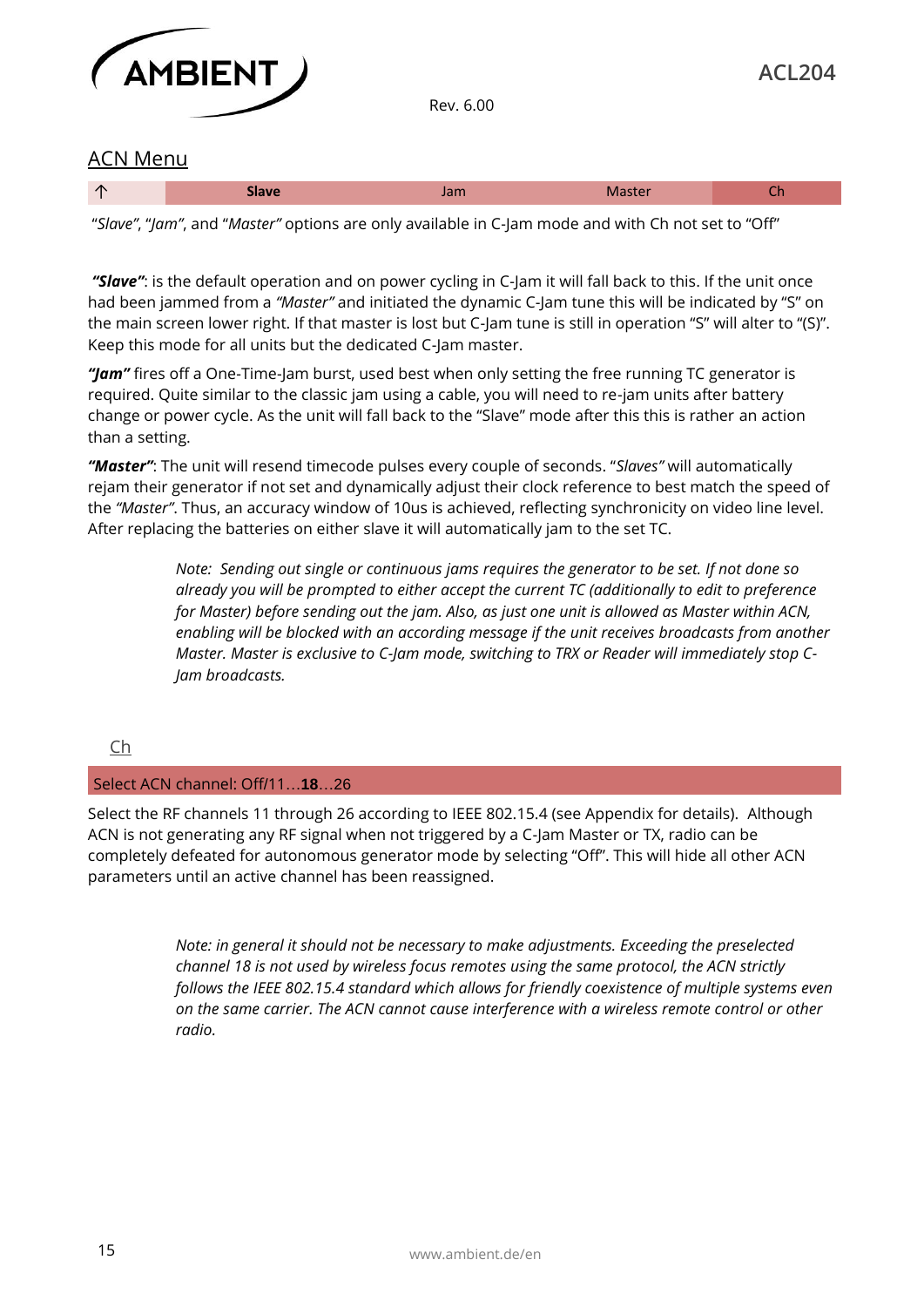#### SYS Menu

| y                      | Menu | Config | <b>Reset</b> | Info |  |  |
|------------------------|------|--------|--------------|------|--|--|
| Menu                   |      |        |              |      |  |  |
| Lock/Standard/Extended |      |        |              |      |  |  |

Defines the level depth and sophistication of available options.

*"Lock"* prevents unwanted alterations to the settings. It is recommended to lock the unit after configuration. To unlock you will be prompted to hold the configuration wheel left for 3 seconds after which a unlock message will appear.

> *Note: Due to the power logic on ACN-TL, ACN-LS, and ACN-ML, this message will also pop up when shutting down these units with the required long press to the configuration wheel. It is however not necessary to unlock the menu to power down. Just keep the button pressed for 3 seconds and the unit will shut down as desired.*

*"Standard"* will only show valid settings that have proven practical for the majority of productions: We highly recommend leaving it sitting here unless you run in apparent limitations to your required configuration.

*"Extended"* unlocks additional configuration options. This mode will unlock sync output for **3D** rigs, more uncommon video and sync formats such as **PAL**, **NTSC,** or apply an **Offset** to the TC output for compensation of frame processing delay.

| <b>Config</b>  |           |                                |                         |          |
|----------------|-----------|--------------------------------|-------------------------|----------|
| <b>Display</b> | <b>RF</b> | USB (L, LS) / LemoACN (TL)     | Bat (L, TL, LS)         | IR $(E)$ |
| <b>Display</b> |           |                                |                         |          |
|                |           | Brightness: $1310 \rightarrow$ | AutoOff:5sec30sec never |          |

Consecutively adjusts the OLED in brightness and timeout.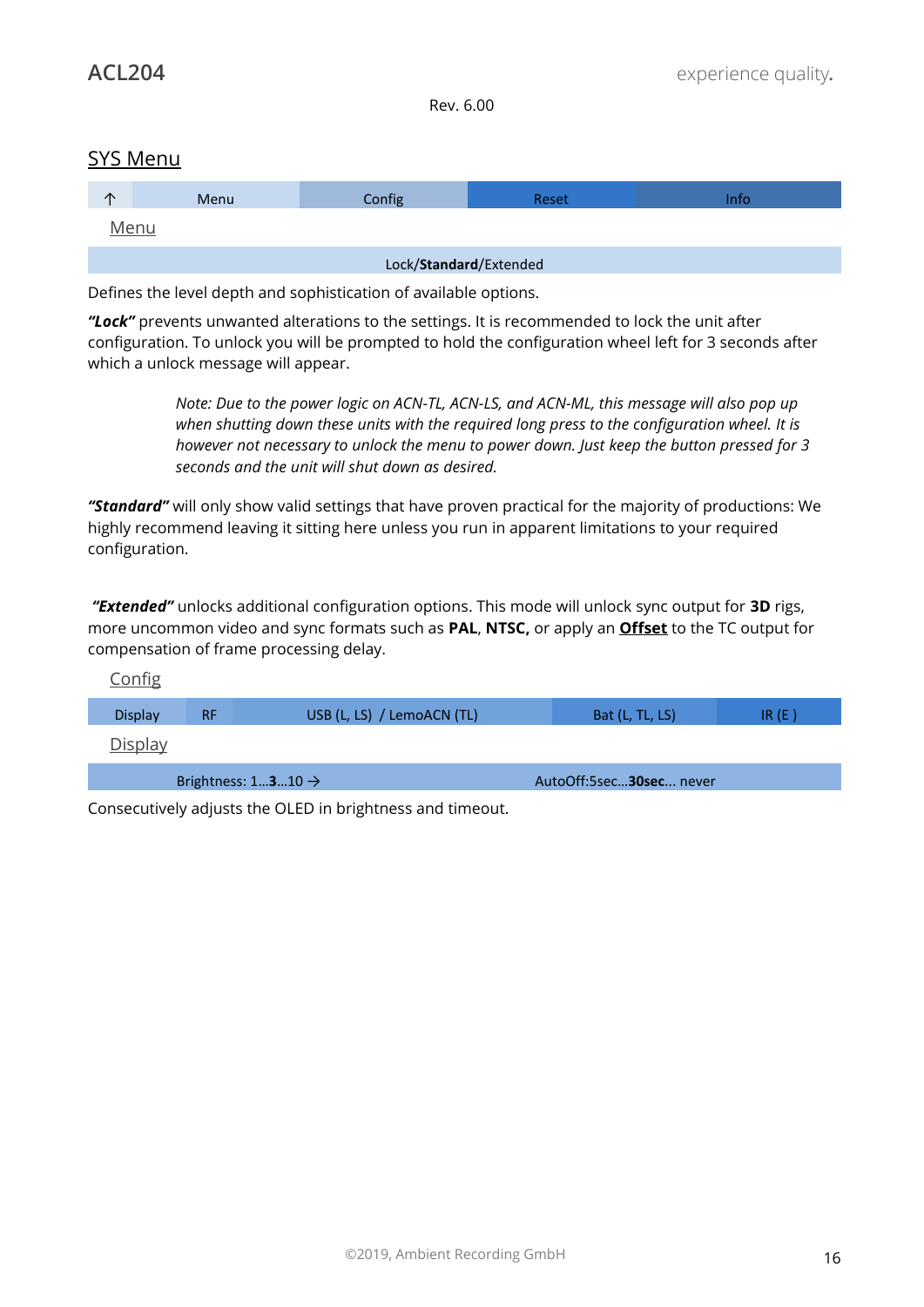

RF

LNA: **Auto**/On → Ant: **Int**/Ext (L (E), TL(E))→ Power (E , PIN protected): 8 dBm

The adaptive RF menu offers additional tweaks to the ACN radio.

*"LNA: Auto/On"* LNA is a Low Noise Amplifier. While it may improve receiving range it comes with some impact on the current consumption. Default setting "Auto" enables the LNA when the unit is powered from external and switch off when running off batteries. If the last bit of range is essential, you may permanently enable this feature by selecting "On".

*"Select ACN Antenna: Int/Ext"* only available to earlier revisions of Lockit and TinyLockits did not include the SMA antenna. Retrofitting an external SMA antenna is highly recommended as it will give you the most noticeable range boost of all available tweaks at no cost of battery life. This choice will be permanently stored and be maintained through a factory default restore.

*"Select ACN tx power: 8dBm"* restricted to Extended mode and additionally PIN protected. As per default the ACN is set below the globally maximum allowed ERP level for LR-WPAN of +10dBm. Consult your supplier only if your application legitimizes higher settings. Increasing output power will strongly affect battery life time, so even if applicable use with good consideration.

USB / LemoACN

#### MTC **COM**

Not available on MasterLockit (Plus)

Sets the data port mode this is a dedicated USB port on ACL204 and ACN-LS (hence labelled "USB") and available on pins 3 & 4 on the Lemo "ACN" connector on ACN-TL, see pin out appendix for reference. ACN-ML Master Lockit has no USB option for ACN and does not show this menu.

*"MTC"* puts USB into MIDI mode. Connected to a computer the device will be mounted as a standard USB audio/MIDI device and recognized by supporting software. No drivers or configuration required on both, PC or MAC.

*"COM"* sets the data port to USB serial. This is usually only necessary for updating.

*Note: Although the setting is mode dependent and default to "COM" on "C-Jam" for easy firmware update, you can enable "MTC" in this mode to make the device a MIDI TC generator. If you just want to convert LTC to MTC and vice versa, simply select "TRX" as Mode without alterations here.*

| _____ |                   |
|-------|-------------------|
|       | ALIN AV<br>v<br>. |

Not available on MasterLockit (Plus)

 $D = \pm$ 

Matches the battery telemetry to the cell type in use. Pick from Lithium, Alkaline primary cells, and NiMH rechargeables. Readout follows typical discharge curve and accuracy may vary over different manufacturers and battery types, so take with grain of salt.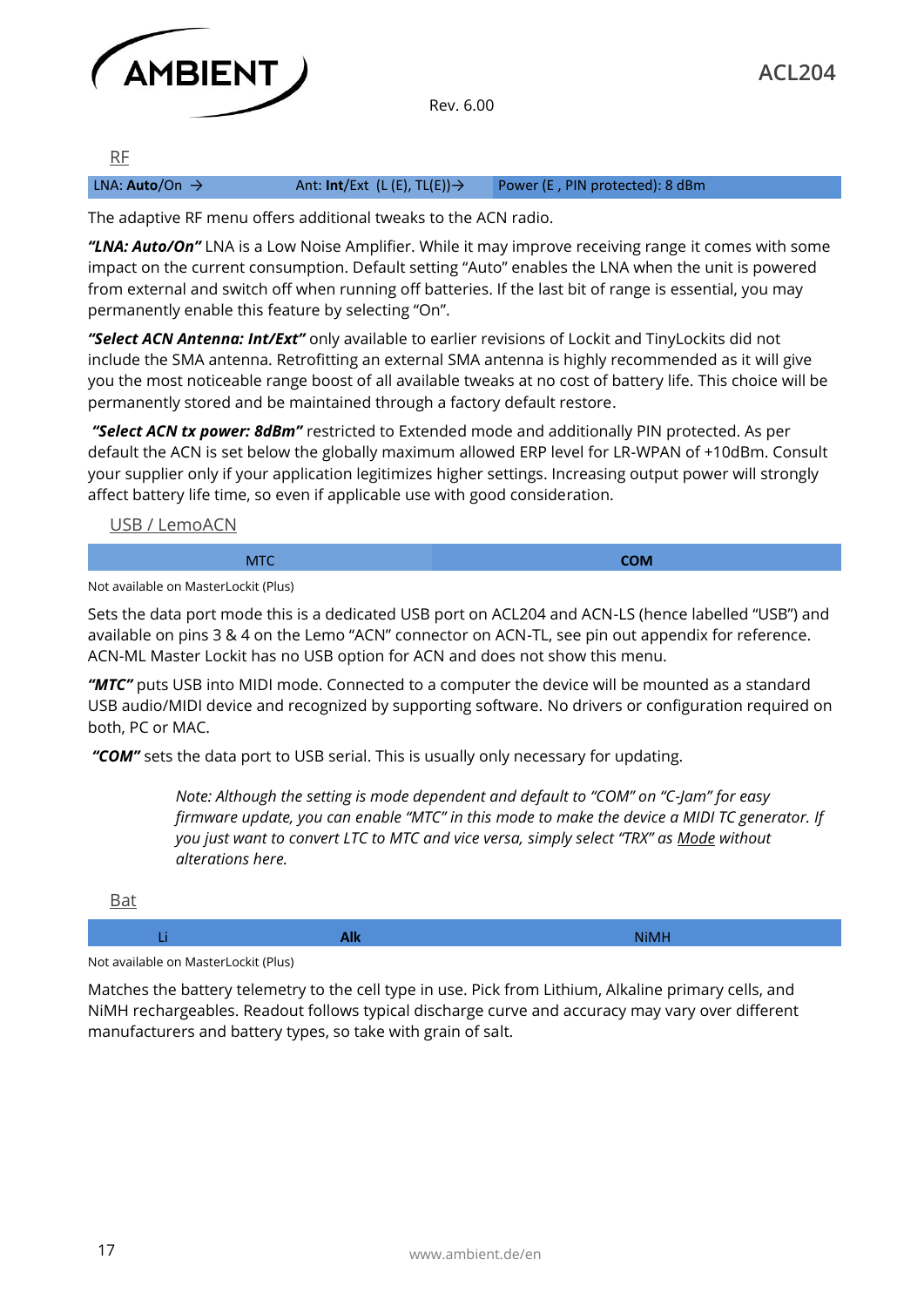IR

Legacy feature, pre ACN, only useful in combination with ACC501 controller. Enables the infrared port above the OLED. Leaving the IR port open can compromise reliability of the unit in normal operation, so only to be enabled through *"Extended"* mode.

Reset

Here you can restore the factory settings.

|    |      | On ACN-ML(P) you have a wider selection of options: |  |
|----|------|-----------------------------------------------------|--|
| ∣∧ | WiFi | Metadata                                            |  |

*"WiFi":* resets the devices SSID and password to ml(p/0)sssss, where "sssss" reflects the last 5 digits of the serial number.

*"Metadata":* will keep all settings but purges the database. This may take up to 5 minutes.

"All": resets WiFi, database and local settings to factory defaults as marked bold in this description.

Info

| DEV info | Debug1 | Debug2 | Screen test |
|----------|--------|--------|-------------|
|          |        |        |             |

First screen will show critical device information for serial number, firmware and FPGA software revision, and MAC address, followed by 3 debug screens for developer use only.

# **9. LED Blink Codes**

#### Code Legend

- flash (generator sync)
- ●● double flash (low batt warning every 2 seconds)
- ● double blink (active ACN transmission)
- blink (generator free lock)
- ●--● long blink (ACN reception)

Red: Generator Not Set, no ext TC present

Green: Generator Set, running ext/ACN TC detected

Orange / Red & green simultaneously: standing ext/ACN TC detected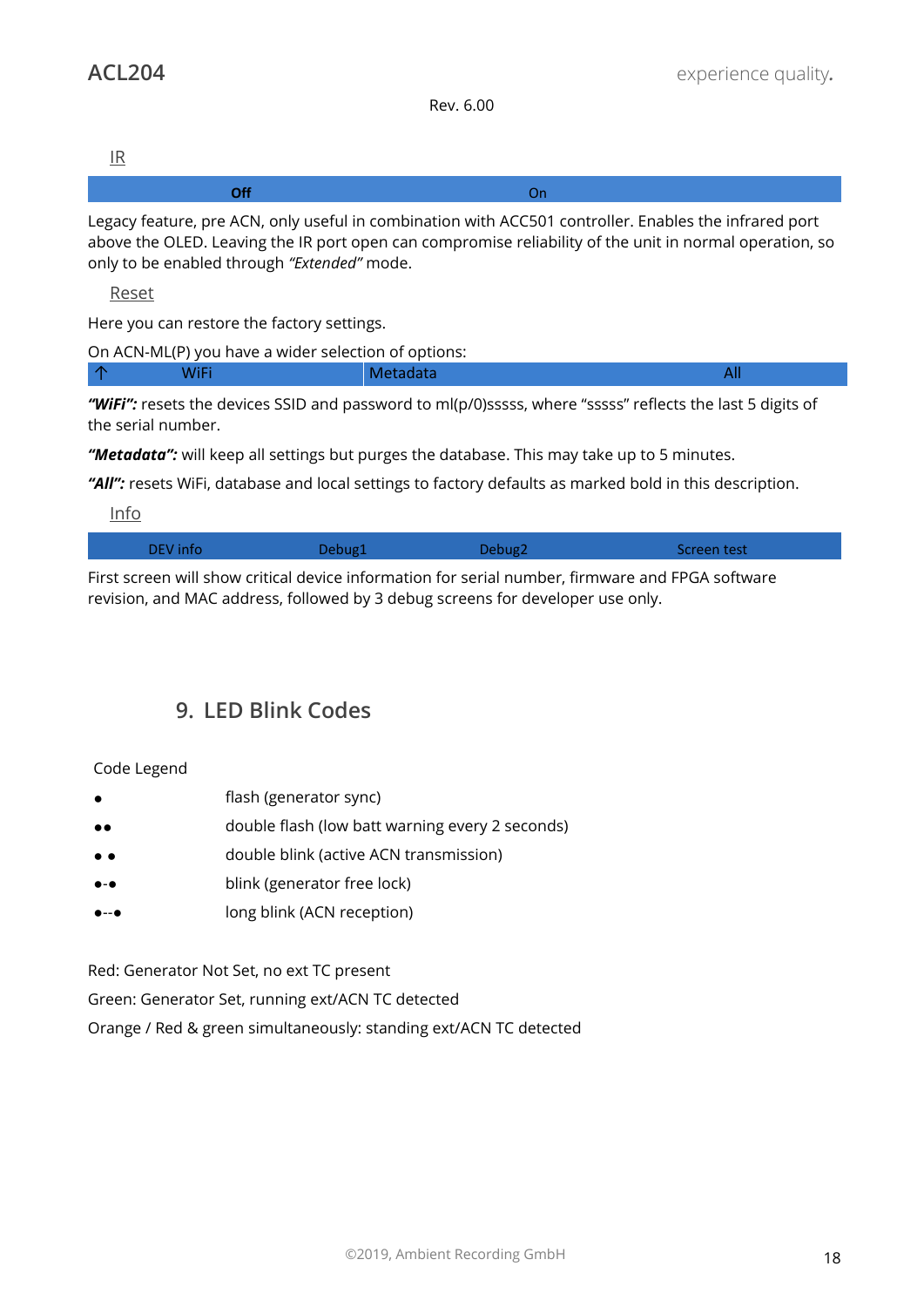

| Mode/Seconds                                                     |                        | $\mathcal{P}$ |  |
|------------------------------------------------------------------|------------------------|---------------|--|
|                                                                  |                        |               |  |
| IntTC/C-Jam                                                      |                        |               |  |
| Gen Not Set Mute                                                 |                        |               |  |
| Gen Not Set Mute, lo Bat                                         |                        | e e           |  |
| Generator Not Set                                                |                        |               |  |
| Generator Not Set, loBat                                         |                        |               |  |
| Generator Set                                                    |                        |               |  |
| Generator Set, loBat                                             |                        |               |  |
| Additionally active C-Jam shows the following codes every 6 sec: |                        |               |  |
| C-Jam Master                                                     |                        |               |  |
| C-Jam Slave, Master present                                      | D -- Q                 |               |  |
| C-Jam Slave, Master lost                                         | $\bullet$ -- $\bullet$ |               |  |
| C-Jam Slave, incompatible FPS to Master                          |                        |               |  |

| <b>TRX</b>                 |                       |                     |
|----------------------------|-----------------------|---------------------|
| no TC                      | D – 6                 | D - A               |
| no TC, loBat               | 0 - Q                 |                     |
| TX (ext. LTC/MTC detected) |                       |                     |
| TC running                 |                       |                     |
| TC running, lo Bat         |                       |                     |
| TC standing                | $\bullet$             | $\bullet$           |
| TC standing, loBat         | $\bullet$             | $\bullet$           |
| RX (TC over ACN detected)  |                       |                     |
| TC running                 | 0 - G                 |                     |
| TC running, loBat          | 0 - Q                 | . .                 |
| TC standing                | $\bullet$ - $\bullet$ | $\bullet$           |
| TC standing, loBat         | $\bullet$ - $\bullet$ | $\bullet$ $\bullet$ |

| Reader (Ext TC)             |                       |                       |
|-----------------------------|-----------------------|-----------------------|
| no TC                       | $\bullet$ - $\bullet$ | $\bullet$ - $\bullet$ |
| no TC, loBat                | $\bullet$ - $\bullet$ | $\bullet\bullet$      |
| TC running                  |                       |                       |
| TC running, loBat           |                       |                       |
| TC standing (Ext TC)        |                       |                       |
|                             | $\bullet$ - $\bullet$ | 0 - Q                 |
| TC standing Lo Bat (Ext TC) |                       |                       |
|                             |                       |                       |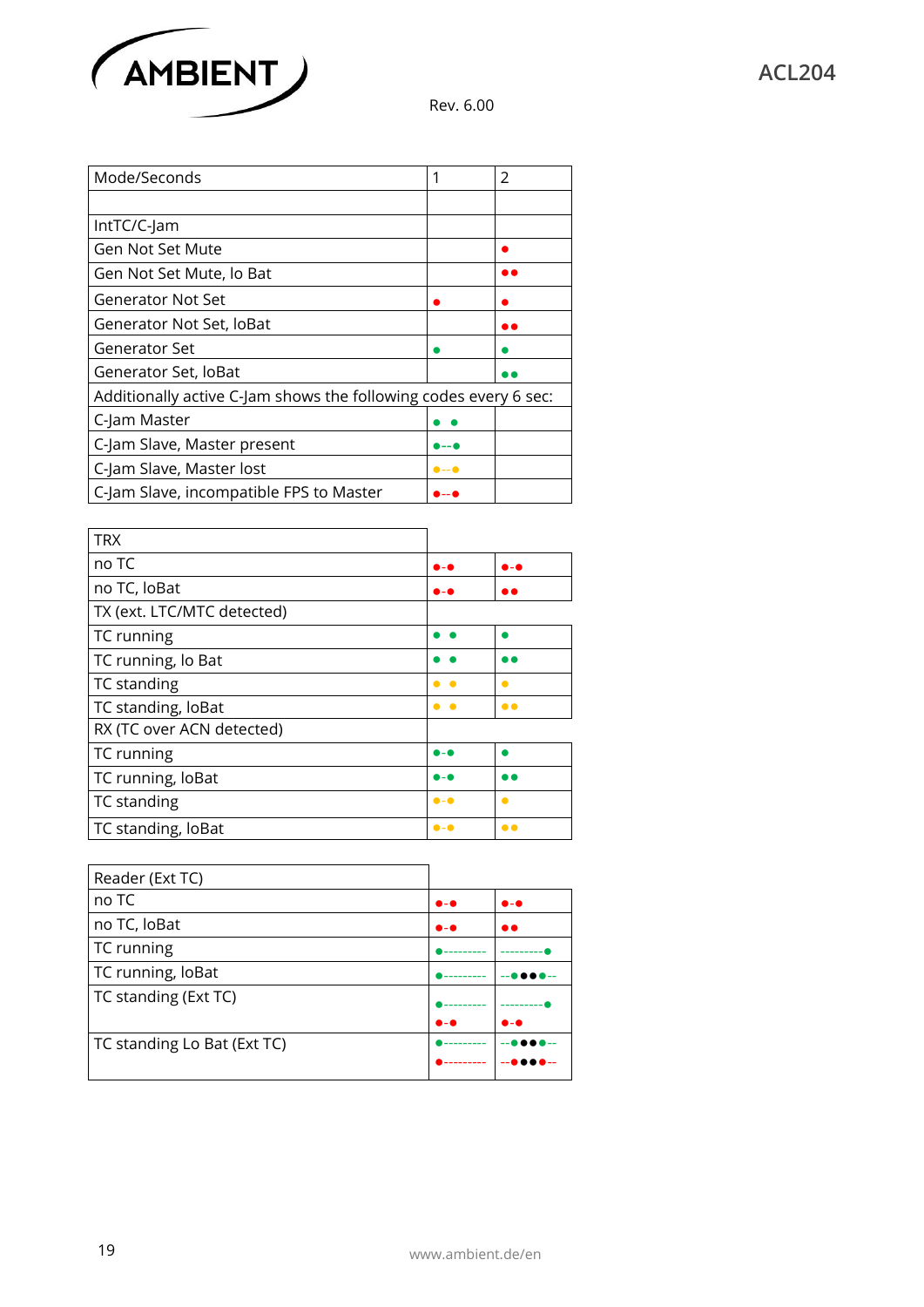### **10. ACN**

Aside time code and sync, ACN is the key feature of the current Ambient Lockit range. It is a proprietary wireless protocol, specifically engineered for highest reliability, data integrity, and range. It operates on 2.4GHz using channels 11-26 of the IEEE 802.15.4 LR-WPAN standard. This standard is designed to allow for friendly coexistence of different systems on the same channel. Still, equivalent ARRI remote focus equivalents listed to further help avoiding interferences.

| <b>ACN</b> |                        | <b>ARRI EMIP WRS</b> |
|------------|------------------------|----------------------|
| Channel    | Center Frequency [MHz] | Channel              |
| 11         | 2405                   |                      |
| 12         | 2410                   | 0                    |
| 13         | 2415                   | $\mathbf{1}$         |
| 14         | 2420                   |                      |
| 15         | 2425                   |                      |
| 16         | 2430                   | $\overline{2}$       |
| 17         | 2435                   | 3                    |
| 18         | 2440                   |                      |
| 19         | 2445                   |                      |
| 20         | 2450                   | $\overline{4}$       |
| 21         | 2455                   | 5                    |
| 22         | 2460                   |                      |
| 23         | 2465                   |                      |
| 24         | 2470                   | 6                    |
| 25         | 2475                   | $\overline{7}$       |
| 26         | 2480                   |                      |

The ACN features 2 operation modes, the standard "C-Jam" and "TRX".

#### *C-Jam*

Building up on the tunable oscillator C-Jam dynamically adjusts the accuracy from better than frame accurate down to video line level grade.

All that is needed is an arbitrary number of Lockit devices set to C-Jam mode and one of them configured to be the C-Jam master. The C-Jam master will then send out broadcast pulses which the slaves will respond to and in case they detect a discrepancy automatically correct their pace. This will, however, in no way sacrifice the unparalleled, self-contained accuracy. In case the radio cuts out, all units will continue to operate as used to.

C-Jam can additionally be used to set up a metadata network on the set to collect, con- and distribute metadata between different units and departments. At the core will be at least one MasterLockit(Plus)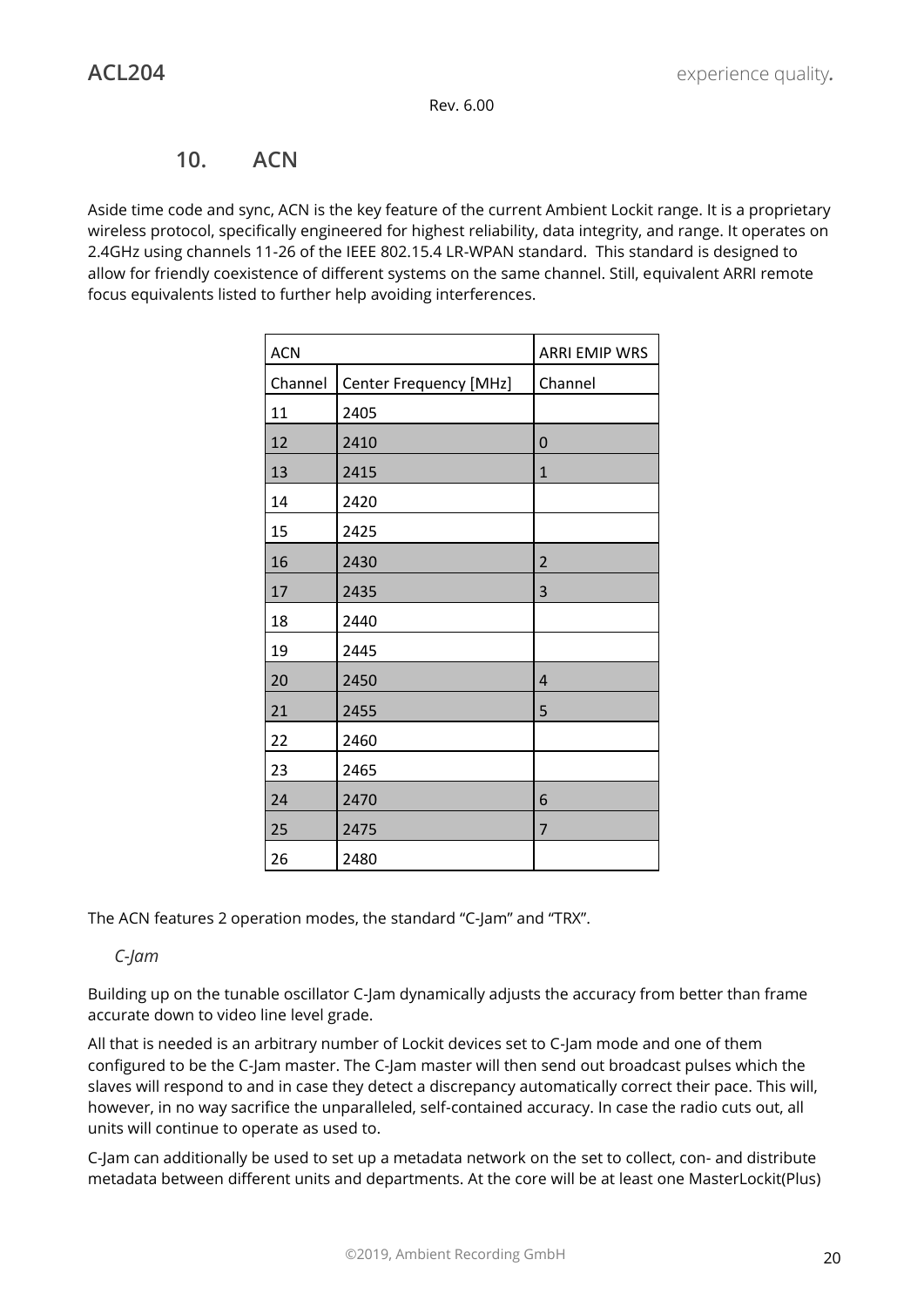

acting as server and used to monitor and control all other ACN enabled devices remotely via a web interface that is accessible from any modern unit with internet browser.

**TRX** 

This special mode will allow the units to operate as an enhanced TC radio link. Again, this is not your ordinary timecode over wireless, neither is it suited for standard synchronization purposes. Instead the transmitting unit will jam its free running generator to incoming TC with auto frame setting and then send information whether the source is running, stopping with standing TC or has stopped altogether. The receiving unit(s) will then duplicate the TC source's status as it would directly be connected without danger of drop outs compromising the desired functionality. This not only works with "classic" SMPTE TC but also MIDI timecode (MTC) with the Lockit device connected to MAC or PC via USB acting as a USB MIDI interface.

As all current products including the Lockit Slate come equipped with ACN transceiver any device can serve as transmitter or receiver. This dramatically cuts down costs for additional equipment at a maximum of flexibility.

However, as the transmitter is only jammed but not synchronized by the source and also the receiving units may stop their timecode and sync outputs this is not suited to reliably sync a system and only recommended for 2 applications. One being playback where you need to display pre-recorded timecode on a slate and the second being documentaries to remote roll an audio recorder via rec run timecode of a camera.

Note: Always leave supplied antenna attached. In case of lost only substitute with original genuine manufacturer replacements parts ANT-2.4-SMA-M (straight) and ANT-2.4-SMA-M90 (angled).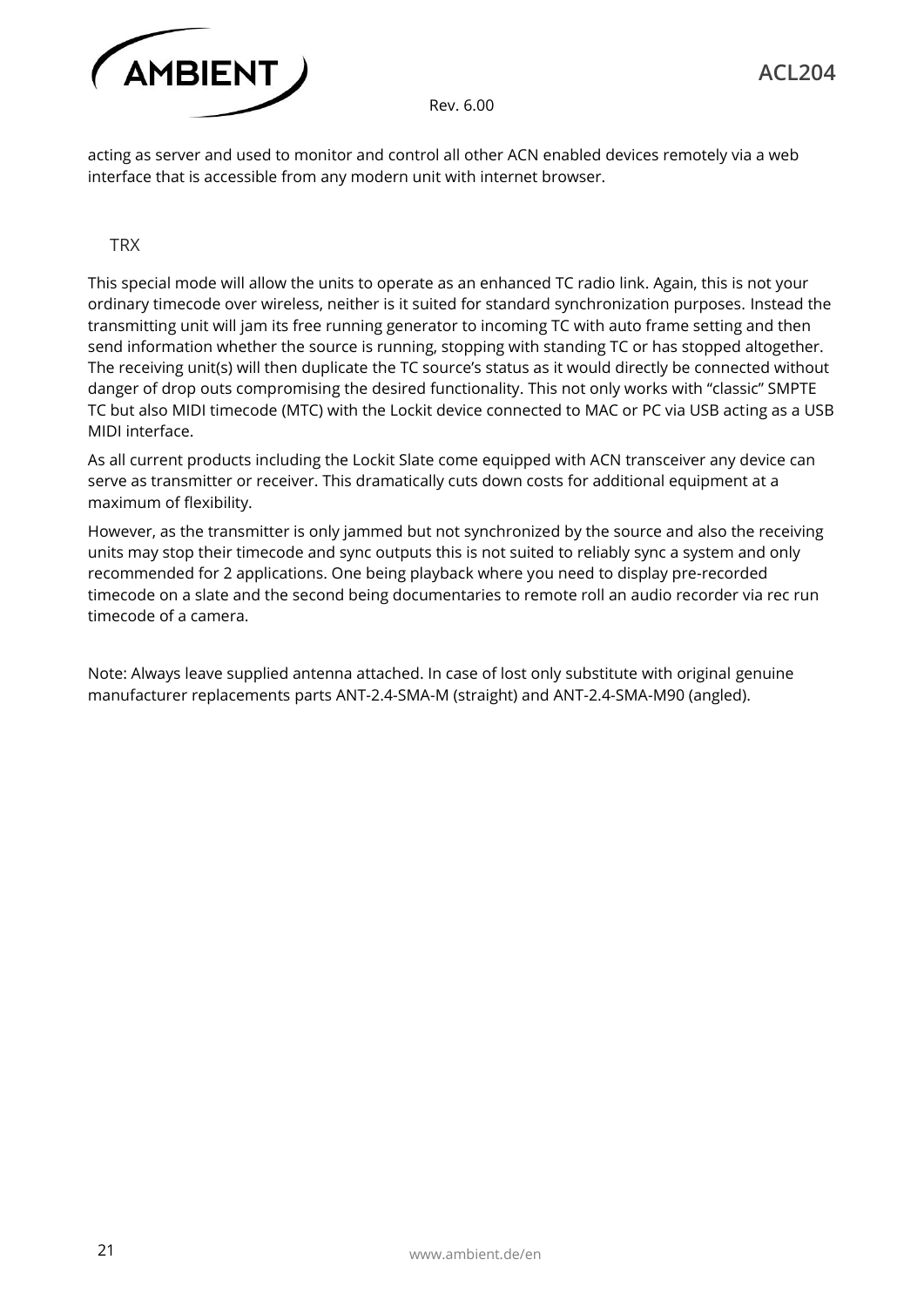# **11. Firmware Update**

Available under http://ambient.de/en/downloads/, LockitToolbox is a program for PC or Mac to upand downgrade firmware and additional configuration.

On Windows simply unzip to a location of your choice, on MAC run the .dmg installer (note that the program needs to be granted additional rights on first run). Connect your Lockit via USB (TinyLockit requires ACN-USB cable, ACL204 and ACN-LS use Mini USB, ACN-NL Micro USB) with the tool launched. If it doesn't show up as available device load factory settings under Sys/Reset. Once listed click "Connect".

You will now see current loaded and available firmware and available configuration options depending on device and/or revision.

On clicking "Update" the unit will upload the firmware with red and green LEDs flashing alternating while the progress bar fills up until it reaches 100% after which the unit will reboot with new firmware and a success message will appear in the status window.

> *Note: As of 6.0 LockitToolbox also include the preceeding firmware for easy up- and downgrade. The dropdown list will show compatible firmware for the connected device.*

| Ambient LockitToolbox 6.0        |                    |                             | П          | × |
|----------------------------------|--------------------|-----------------------------|------------|---|
| Detected Device:                 |                    |                             |            |   |
| <b>ACN-NL</b><br><b>NLA00002</b> | 6.00               |                             |            |   |
| Connect                          | Refresh            |                             |            |   |
| <b>Set RTC</b><br>ED.            | 24 F<br>▼          | Ch <sub>13</sub><br>▼.<br>▼ | <b>BAT</b> |   |
| <b>LNA</b>                       | LED:               | 5                           |            |   |
| <b>Auto Power</b>                | LTC:               | 6 dBu                       |            |   |
| Update Firmware                  | <b>ACN-NL 6.00</b> | ▼                           |            |   |
| Update                           | $0\%$              | update available            |            |   |
|                                  |                    |                             |            |   |
|                                  |                    |                             |            |   |
|                                  |                    |                             |            |   |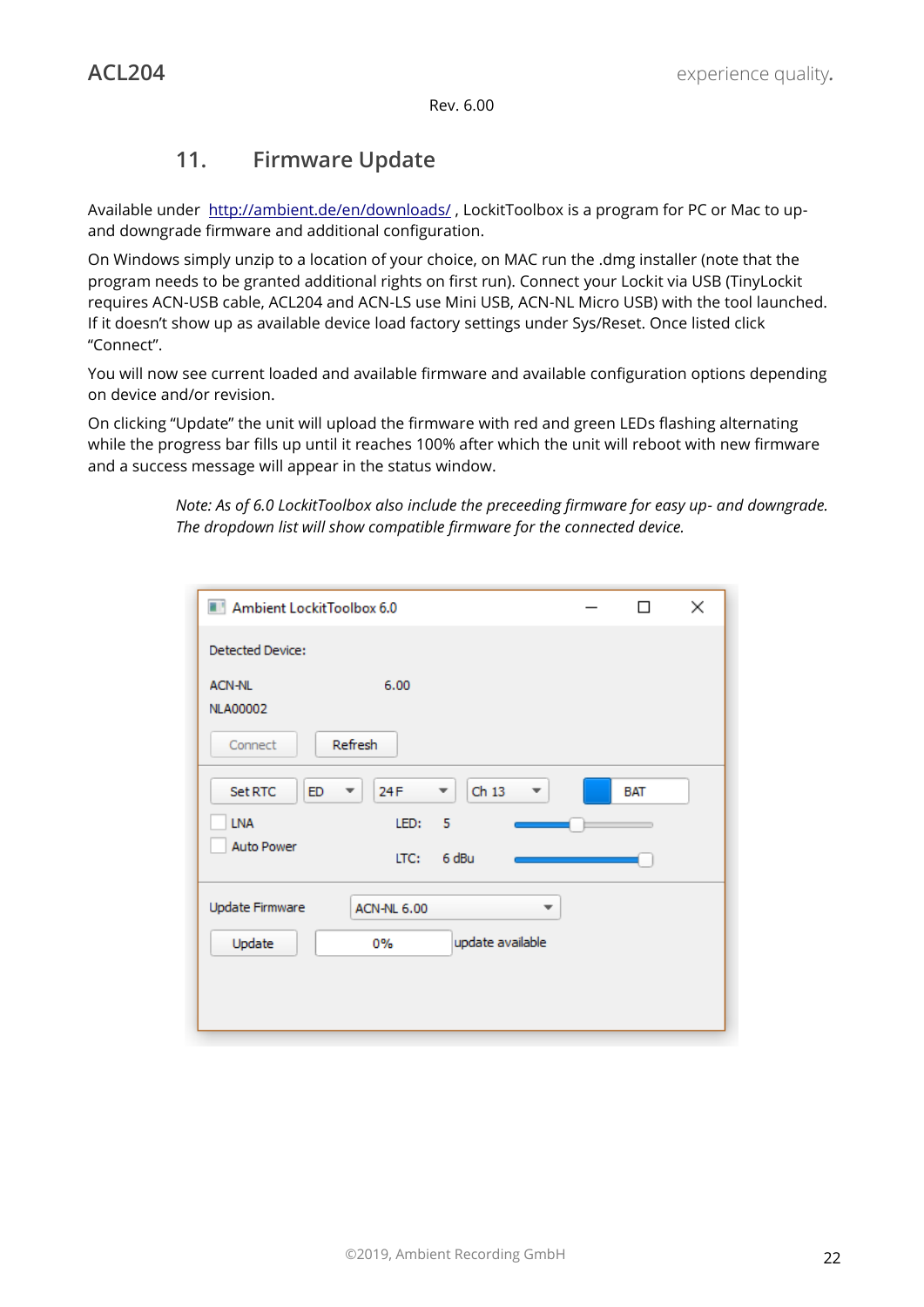

# **12. Application Notes**

#### **Basics of TC, Sync, ACN, and their use cases**

Please also watch our video tutorials online: www.ambient.de/en/university and join the Lockit Timecode User Group: https://www.facebook.com/groups/lockitusersgroup/

#### *Timecode, Sync, and the importance of Genlock*

One of the most common misconceptions is that timecode *is* sync but in fact they are both essential components of synchronization.

"Synchronous" means same time. Now, while timecode is a required information to *jam sync* several units together and hence *make* them synchronous, it will not take care to *keep* them synchronous over a longer time as it will not affect the speed the camera is generating frames. To achieve this a blank signal commonly referenced to as genlock is required. This is essentially a blank video signal and regardless of the recording resolution all cameras accept either 1080P or 1080i/PsF. Still, the importance of genlock must not be overrated. As cameras have evolved so has their accuracy. While external timecode helps to keep the time during power down sequences and avoids the necessity to frequently check and rejam, in typical scene based productions using genlock is no longer an obligation with file based cameras. They will hold frame sync long enough typically up to 30 minutes and only when shooting longer takes such as live events that need to be edited the use of genlock and thus the Lockit ACL204 becomes obligatory.

What also continuously leads to confusion is the fact, that there are no TC framerates that match 47.94, 48, 50, 59.94 or 60 video rates. This lies in the historic and physical nature of the SMPTE TC signal which doesn't allow for higher frame rates than 30 FPS. To simplify configuration, Lockits since firmware 6.00 allow selecting double rates. This doesn't change the fact, though, that on those settings the timecode frame rate always will be the corresponding single rate.

#### Choosing the correct TC frame rate and video sync format

Timecode and Sync always have been a cause of confusion and irritation. However there are just a few rules that, when understood and considered greatly help to get things right and with the intelligent algorithms of the Lockit system and ACN it's even easier.

First and upmost:

#### *Lockit Stays on Camera!*

This may sound trivial, but it is the most common cause of issues when post gets back with TC consistency errors. Just jamming a camera and then remove the Lockit may appeal AC but it just doesn't cut it. Also, camera department likes to think timecode being a concern of the sound guy only. It is not. It is a concern of keeping everything in sync – sure, this one sound recorder, but these 2, 3, or more cameras none the less - even more. Cameras drift, lose timecode unnoticed on power cycling and so forth. There is a reason Lockits have been around for the quarter of a century and are still going strong. If size is a crucial issue, ditch the genlock, opt for a NanoLockit, but external timecode stays on cam.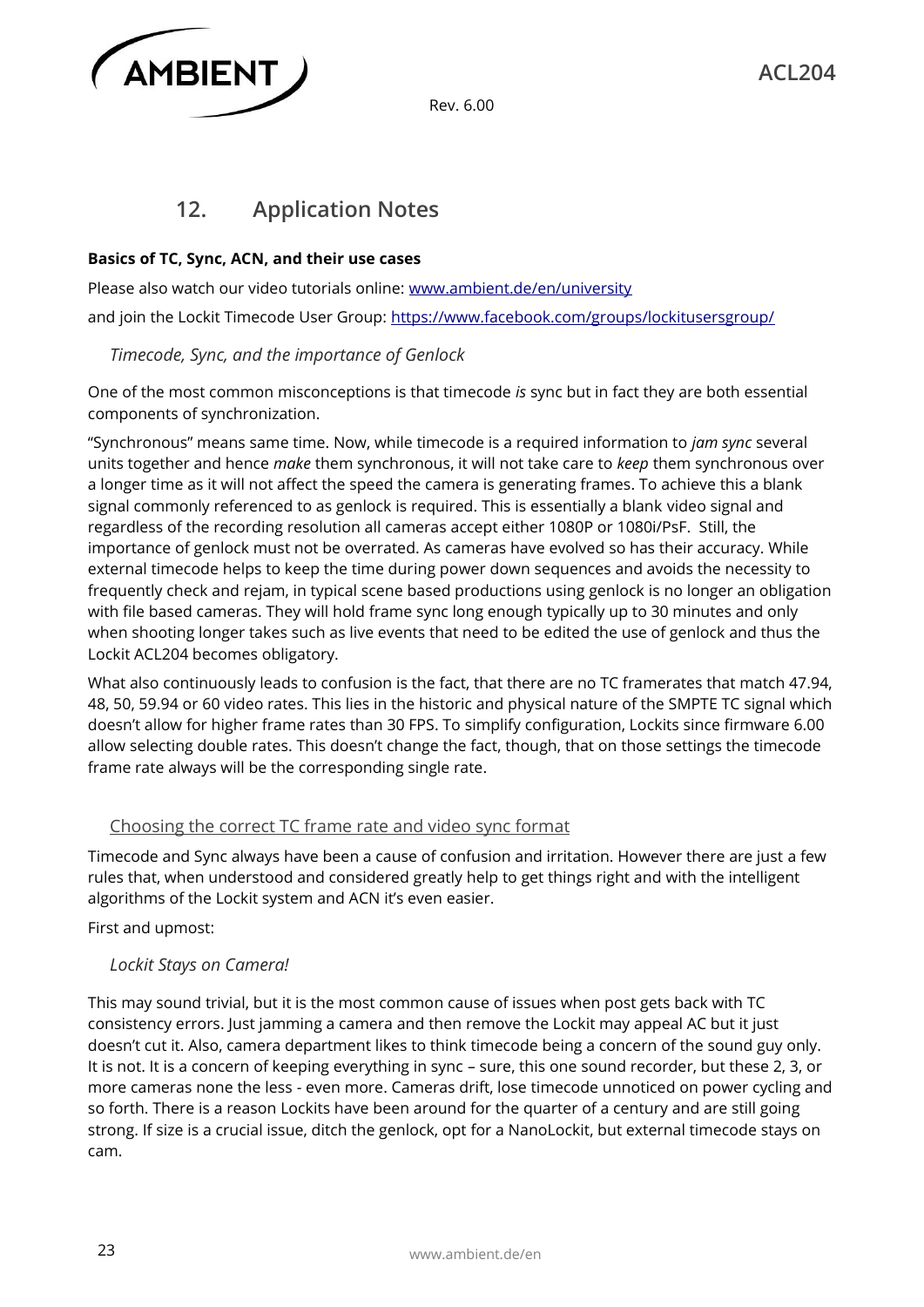#### *There is no double rate*

What continuously leads to confusion is the fact, that there are no TC framerates that match 47.94, 48, 50, 59.94 or 60 video rates. This lies in the historic and physical nature of the SMPTE TC signal which doesn't allow for higher frame rates than 30 FPS. To simplify configuration, Lockits since firmware 6.00 allow selecting double rates. This doesn't change the fact, though, that on those settings the timecode frame rate always will be the corresponding single rate.

#### *2 worlds with 2 frame rates each*

Basically the video world is split in 2: PAL and NTSC.

PAL uses 24 FPS TC for film and 25 for video/TV, NTSC productions take place in 23.976 for scene based work and also TV and 29.97 for broadcast/sports.

23.976 mostly is also referred to as 23.98 and sometimes even reduced to 23 in writing. No matter how, it's all the same, there is no other "23" format than this one and as of today it is THE format for scripted productions you will find yourself working with most of the time when you live in the NTSC part of the world.

29.97 again may use 29.97 "Drop" (also "D" or "DF") in some cases. Without going down to the nasty bits of this pesky format it is enough to know that 29.97 Drop is the ONLY drop format that exists and it is only consistent within itself. So, if asked to use Drop, make sure EVERYTHING is set to that, which can be a challenge, as RED DSMCs do not even support this.

The last frame rate, 30 FPS have become more or less obsolete in the meantime except some industrial cameras.

#### *One Frame Base across the Set*

Terms like system rate may also apply. This is not only the frame rate the camera is internally working at but also post production and editing will be performed at.

There are negligible few cases that you really would need to cross sync a camera to an audio recorder using a different TC frame rate. If you have to handle such situations, you will know your stuff, if not just set everything to run on the same frame base.

• In any case, do NEVER mix and match DROP with NON DROP or NTSC area with PAL area rates!

#### *The Camera is Always Right*

Whatever the frame base is going to be, you will never succeed in trying to sync to a camera to a signal that does not match its requirements. So, in general, the Lockit just needs to be set at the cameras system/project rate. This may become tricky as e.g. some Sony cameras will effectively operate on 23.976 when set to 24, some Panasonics on 29.97 when set to 23.976. So, it is important to know your camera system rate and sync format.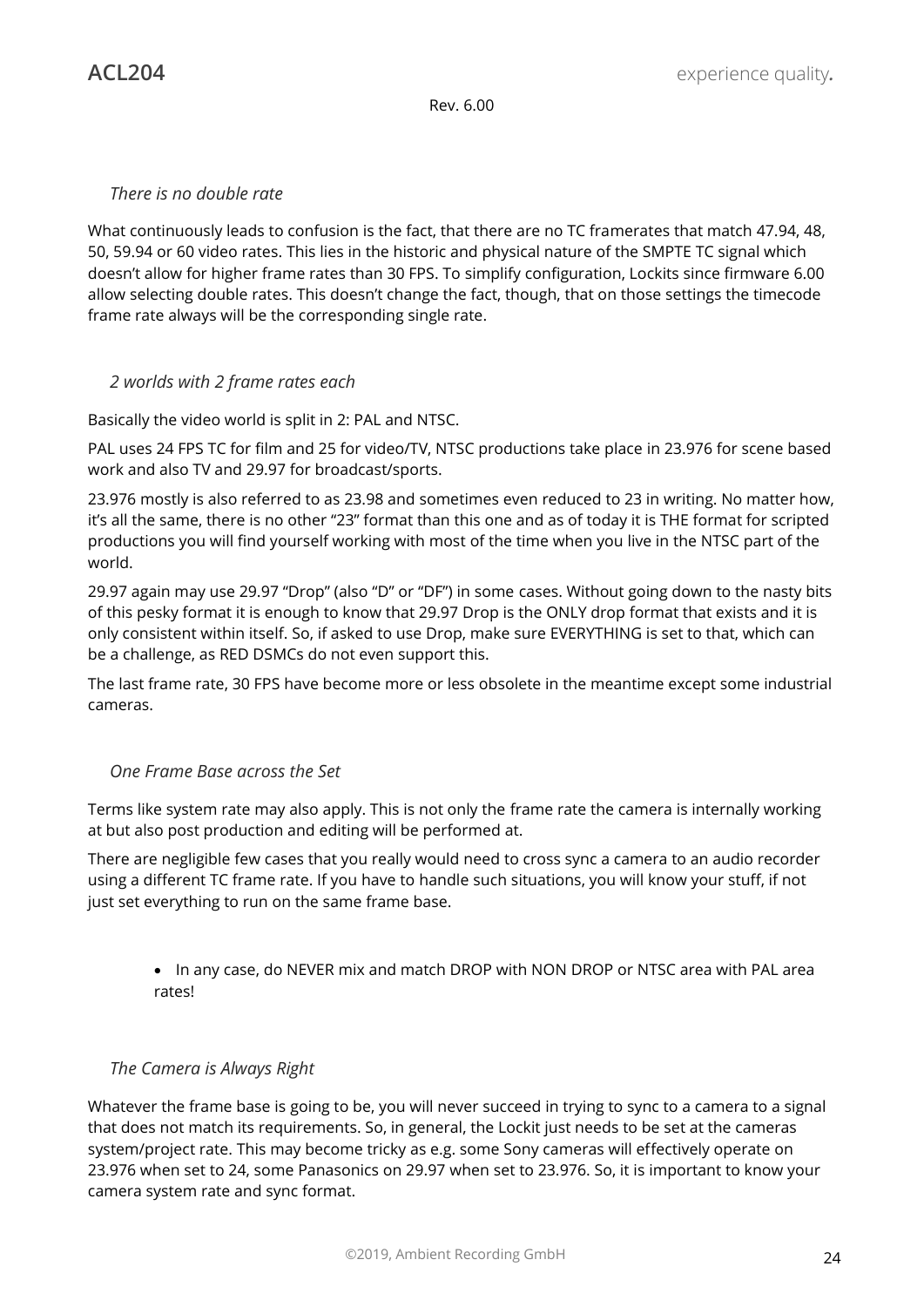

To ease the setup process we have condensed a little guideline for the most common camera types. However, camera market is moving fast and the latest technology of today may be obsolete by tomorrow. Also, manufacturers frequently update the firmware on their products (see Panasonic), so it is nearly impossible to give a comprehensive and bullet prove advice which setting is 100% correct for a specific production. So, we cannot not claim or grant any liability this to be complete or correct and if in doubt, always refer to the specific camera's manual and should you find inconsistencies or can provide additional information, we would welcome your input to further improve this list.

**ARRI**: TC only. Being the one and only camera brand currently on the market that can actually sync to external TC, it doesn't have or require genlock input. In TC/Options select "Free Run" as Run Mode and "Regenerate" as Mode. On Amira and Alexa Mini additionally navigate to System/Sensor/Genlock Sync select "TC In".

**Blackmagic Ursa**: As these cameras only support either TC or genlock, TC is the only option.

**Canon C Series**: 1080P. XF legacy cameras or mode will require 59.97i/60i when shooting at 23.98/24.

**Panasonic**: 1080i/PsF. Newer models/firmware have been reported to support 1080P.

Panavision DXL: Lockit inbuilt, no external TC/Sync required. Set to the same ACN channel and run a C-Jam Master to ensure TC is rejammed after power breaks.

**RED DSMC 1&2**: 1080P. Set HDSDI out to "Auto"

**Sony**: 1080i/PsF

• Note: Sony won't operate at 24 but 23.98, so always use 1080i 47.95 on cinematic productions.

**DSLRs and non-timecode cameras**: These require timecodde to be recorded on one of the audio tracks. As most of these cameras only provide mic level inputs, the line or TTL level TC signal needs to be padded down before going into the camera. TinyLockit and NanoLockit have built-in padding circuitries, other units will require padding via cable. The correct level varies from the application. While -10dB FS (below maximum) is ideal, this may still lead to the TC signal bleeding into the adjacent channel with nasty noise if a (guide) audio track should be recorded on the second track of a DSLR. In this case go as low as necessary but keep as high as possible. AVID and BMD daVinci Resolve natively support handling TC on audio track while others like FinalCut or Premiere require external tools to prepare the material for proper ingest.